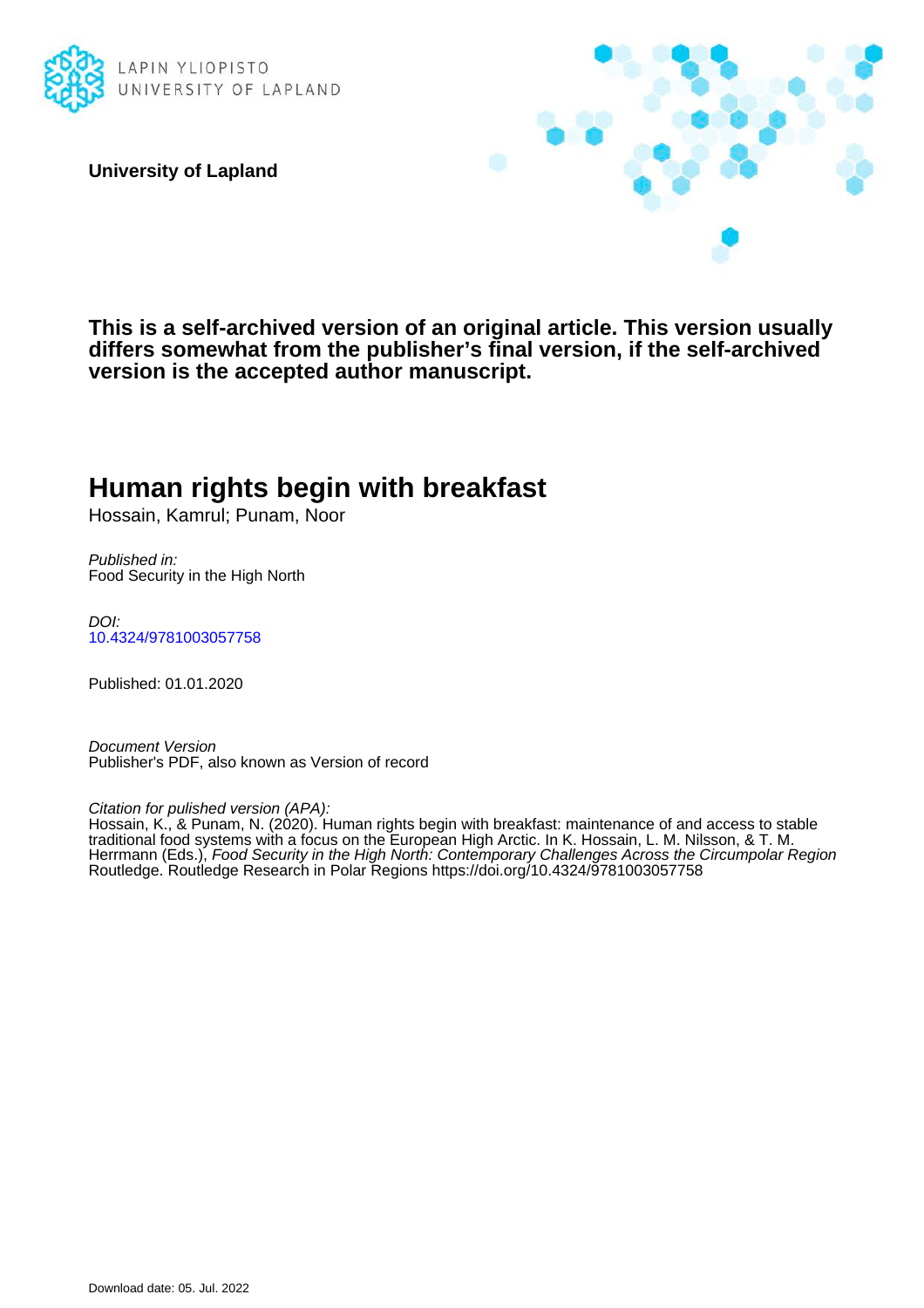## **6 Human rights begin with breakfast**

Maintenance of and access to stable traditional food systems with a focus on the European High Arctic

*Kamrul Hossain and Noor Jahan Punam*

## **Introduction**

Food systems include a range of activities, from the production to the consumption of food products. Traditional food systems (TFSs) consist of activities in which food is collected or produced locally from available natural resources, shared and consumed locally as part of customary food practices, and processed for wider distribution within and beyond the local region (Kuhnlein, 2009). Across the Arctic, TFSs comprise traditional activities such as berry picking, hunting, reindeer herding, and fshing along with processing, distributing, and consuming these food products. Due to climate change and increasing human activities in the region (such as extractive industrial developments, tourism, and maritime activities), the maintenance or preservation of stable TFSs is facing serious challenges. The people residing in this region, including the Indigenous population, are key players in the region's TFS. For them, the maintenance of stable TFSs is vital. It is also connected to their sociocultural, emotional, and psychological values and to their local and traditional knowledge (Kuhnlein et al. 2013). In addition to establishing stable food systems, maintaining TFSs is sustainable, conserves ecological systems, and enables ecosystems to function. Stable food systems also ensure food security (International Union for Conservation of Nature [IUCN] 2013), which enhances human security (Food and Agricultural Organisation of the United Nations [FAO] 2016). Against this background, this chapter examines TFSs and their importance to local Indigenous and non-Indigenous peoples in the European High Arctic (EHA) region. It seeks to pinpoint the position of TFSs within a human rights framework. In doing so, it places the right to traditional food not only under the general right to food provision, but under a broader human rights framework. This broad framework designates food as an individual right like the right to health and to practice one's culture and creates a collective dimension where food becomes a community property (and/or a collective concern). In this approach, stable food systems require integrating local and

[DOI: 10.4324/9781003057758-6](https://doi.org/10.4324/9781003057758-6)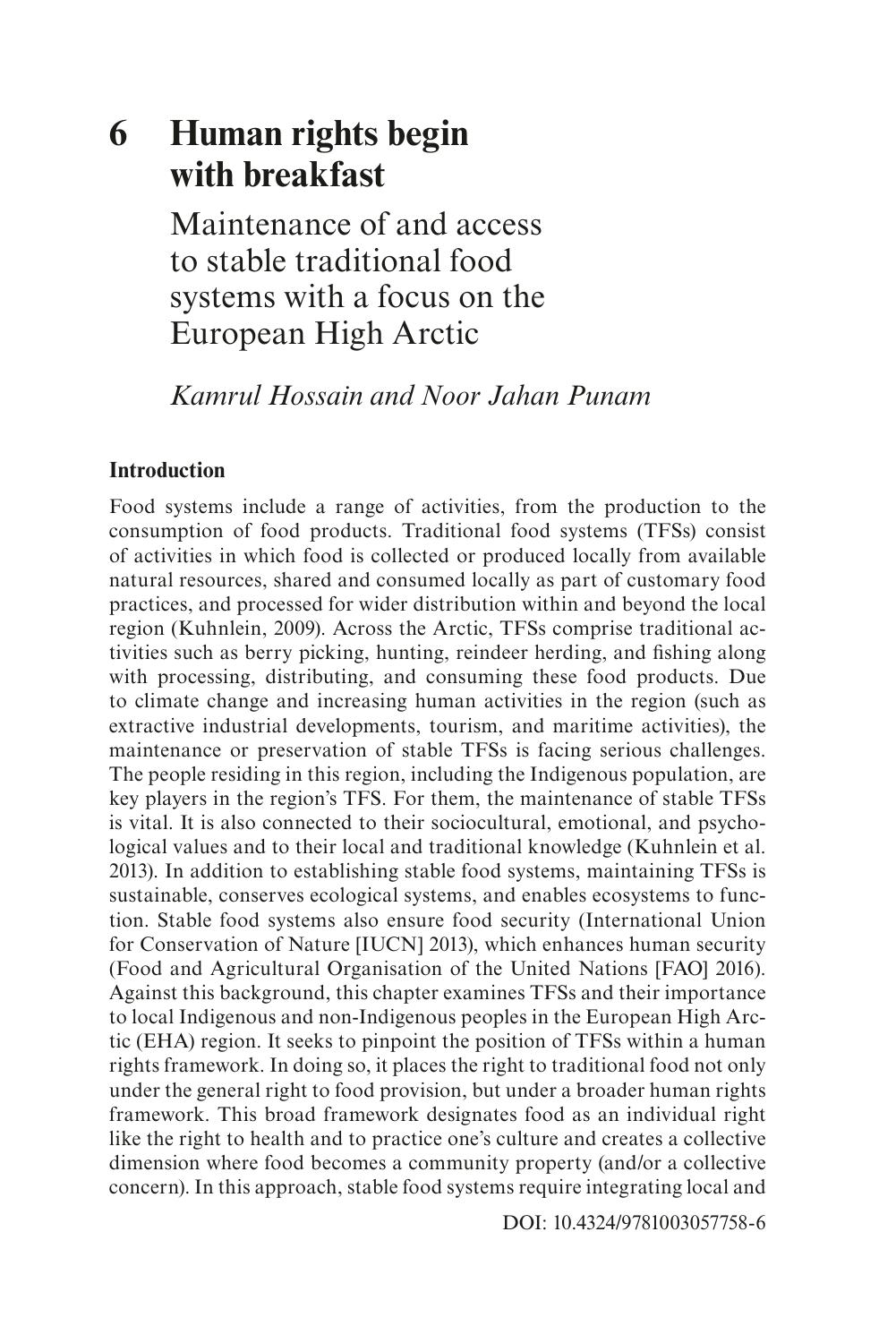traditional knowledge and ensuring meaningful community participation in protecting and promoting the systems. Therefore, this chapter uses a human rights framework to argue that protecting and promoting TFSs must include the right to self-determination. This right guarantees food sovereignty in a TFS. In sum, this chapter examines the relationship between an overarching human rights framework and TFSs in the context of the EHA. The chapter is divided into six sections including the introduction and the conclusion. The next section identifes the connections among food, population, and the EHA region.

## **European High Arctic (EHA): the region, population, and food**

The European High Arctic (EHA) refers to the European North and the European portions of the Arctic (Tamnes and Offerdal 2014, 5). This area includes the northernmost parts of Norway, Sweden, and Finland and the north-western part of Russia (Stepien and Koivurova 2017). The population in this region is comprised of Indigenous Peoples and local communities. The Indigenous population includes Sami, Nenets, and Veps, among others (Barents Info a). Non-Indigenous local people include Norwegians, Swedes, Finns, and Russians, along with a small number of immigrants from other nationalities. There are at least 90,000 Sami in the region (Barents Info b). Most of them live in Norway (50,000–65,000), many in Sweden (20,000), and some in Finland (8,000) and Russia (2,000). Many other Indigenous Peoples live in the Russian part of the European Arctic; approximately 283,975 Nenets, Pomors, Veps, and Komi (the Komi are not considered Indigenous Peoples under Russian law) live in Russia (Barents Info a). Indigenous inhabitants of the EHA region, particularly those in the three Scandinavian countries, often cross national and international borders to engage in traditional livelihood activities, which include herding, hunting, fshing, and foraging (Hossain, Raheem, and Cormier 2018). These activities comprise family traditions and build relationships in communities (Hossain, Raheem, and Cormier 2018).

In the Nordic countries in general, the food culture creates a 'strong symbolic bond' between nature and food (Bergfodt, Amilien, and Skuland 2012). This bond is linked with the traditional activities mentioned above; even eating outdoors is said to represent Nordic cultural values and practices (Bergfodt, Amilien, and Skuland 2012). This is also true for the rests of the EHA. The food culture in this region is diverse, yet many traditional virtues and practices relating to food are similar throughout the EHA. In the Arctic regions, abundant food resources can be gathered or accessed from the natural environment. However, available food resources differ in different Arctic countries. EHA tourist industries promote specifc local foods in each country. For instance, in Northern Norway, cod, coley, Atlantic halibut, herring, haddock, and red bream are available from the sea (Nord Norge 2018a). Fresh fish is a source of food, but dried fish is also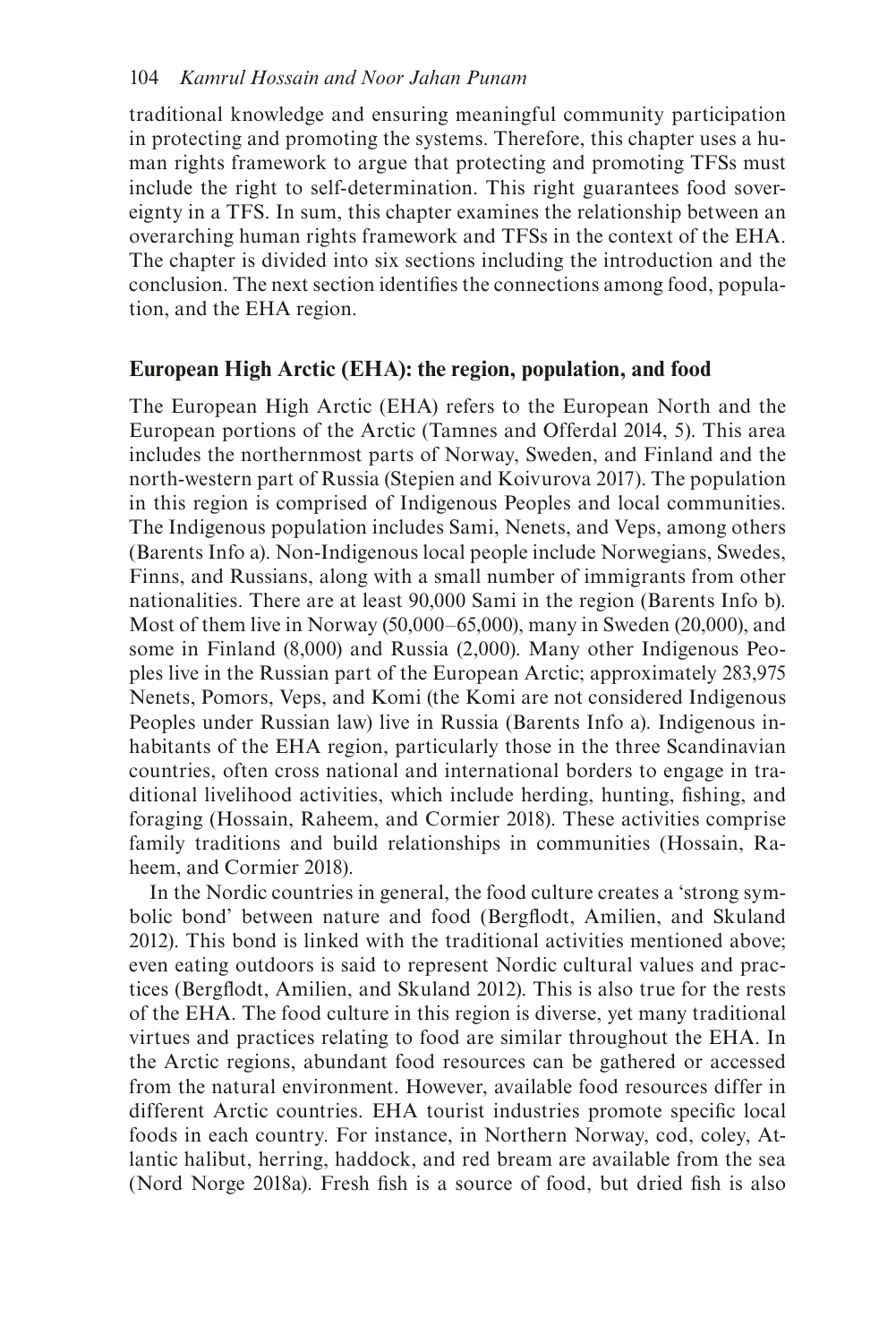enjoyed by the locals and is Norway's oldest export (Nord Norge 2018b). The forests, mountains, and plateaus in the north are home to reindeers and elks (Nord Norge 2018b). Cloudberries, blueberries, and lingonberries are also abundant in the forests and are often served as a side dish or dessert (Nord Norge 2018b). In the Swedish part of the EHA, salmon, grayling, whitefsh, and roe are found in the clear waters, and traditional dishes include reindeer, moose, grouse, and capercaillie. These dishes are also served with berries, often freshly picked. The tourist industry often promotes these local foods (Heart of Lapland 2018). Like in Northern Norway, in the Swedish part of the EHA, cranberries, blueberries, cloudberries, and Arctic raspberries are often served as side dishes or desserts, in drinks, or even eaten fresh (Heart of Lapland 2018). In Northernmost Sweden, the local cuisine may vary from place to place. The food culture of this region is directly connected to nature, and the same is true for Northern Finland (Bergfodt, Amilien, and Skuland 2012). In the Finnish part of the EHA, for instance, reindeer is an essential part of the local cuisine (Reindeer Herders' Association 2014); in fact, no part of the reindeer remains unused. The meat is sautéed or served in fllets, cold cuts, jerky, mince, and sausages, among other forms (Reindeer Herders' Association 2014). Game birds such as capercaillie, willow grouse, black grouse, and waterfowl also form part of the cuisine of Northern Finland. Elk meat is also popular in this area, and bear meat is considerably less popular but still eaten (Visit Rovaniemi 2018). Tourist information about Finnish Lapland highlights the access to fsh such as salmon, trout, pike perch, whitefsh, arctic char, grayling, and vendace. Berries are also common in Northern Finnish forests, including bilberry, cloudberry, lingonberry, and cranberry. These foods are prepared and eaten in similar ways in Northern Norway, Sweden, and Finland (Visit Rovaniemi 2018). In the Russian part of the EHA, wild mushrooms and berries are often gathered (Hossain, Raheem, and Cormier 2018). Reindeer meat also forms part of the food system in the Russian Arctic. Reindeer hides are often salted to preserve them (Karpukhin 2016). A variety of fsh are found in the Russian Arctic, including haddock, cod, pollock, capelin, poutassou, herring, grouper, and mackerel (Stupachenko 2018). Atlantic salmon can also be found in the Kola Peninsula (Aas, Klemetsen, and Einum 2011). Fish can be smoked or cooked in soups.

## **Traditional food systems**

## *Conceptualising TFS*

The TFS of the EHA is similar in many ways to the food system promoted by the tourism industry, but there are also some differences (see Chapter 7 of this book). To understand TFSs, it is necessary to frst defne a food system. Global Environmental Change and Food Systems (GECAFS, an interdisciplinary research program), categorises food systems based on whether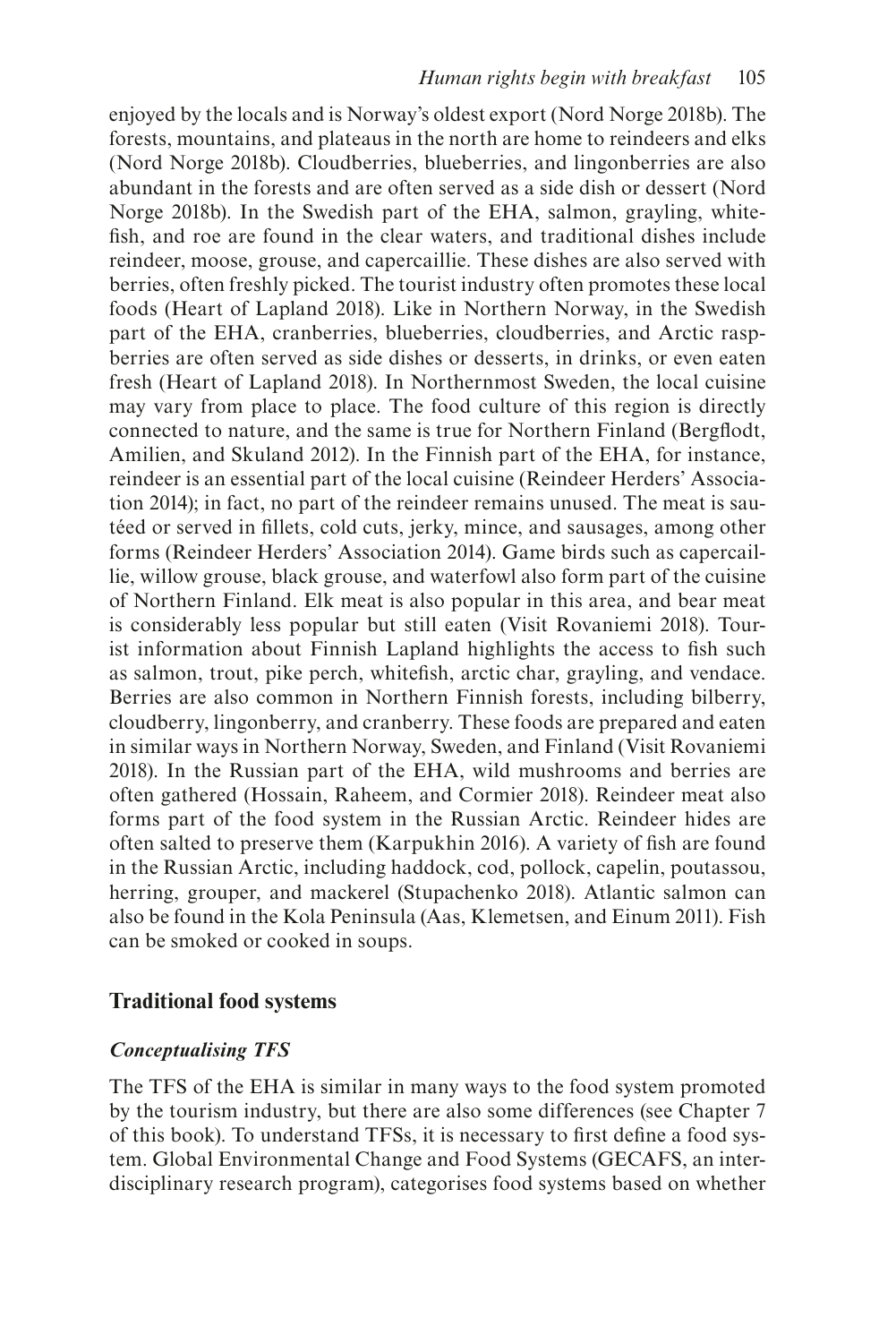they encompass all activities related to the production, processing, distribution, preparation, and consumption of food. These activities contribute to an essential interrelationship between humans and food. This interrelationship broadly defnes the link between food security and food systems. Food security refers to availability, access, utilisation, and stability of food (FAO 2008a). Availability is ensured by production, distribution, and exchange. Access means affordability, allocation, and preference. Utilisation refers to the additional values embedded in food, including nutrition, social values, and food safety. Food security contributes to broader human security, including environmental, health, community, and economic security. In food systems, interactions among biological, geographic, and physical structures and between these structures and human environments infuence food-related activities and their outcomes (Ericksen 2008). As a result, food systems encompass all food processes from production to consumption as well as the infuence of those processes on society, politics, the economy, the culture, and the environment (Capone 2014). Therefore, a food system cannot be understood only by considering the processes it involves; the actors in a food system, along with their roles and interactions, must be examined as well (Ericksen et al. 2009).

The actors in food systems form the largest group of natural resource managers in the world (European Environment Agency 2017). Their contributions to the food systems are integral; they identify problems and implement solutions (European Environment Agency 2017). Food system actors include farmers, fshermen, traders, processors, food industry workers, retailers, and consumers (Westhoek, Berkum, and Hajer 2016). In large-scale industrial production and processing, actors' roles vary – some are more powerful than others. While these actors' actions are integrated in food system in general, a TFS approach offers a different perspective, suggesting that the consumption preferences of grassroots-level actors deserve to be heard. Most actors in the EHA engage in small-scale food production using traditional resources, means, and methods, primarily to meet local needs. Maintenance of the food system plays a role in their subsistence activities (see, e.g., Chapter 10 of this book). However, as the traditional subsistence activities of the local Indigenous and non-Indigenous communities in this region have been replaced by a mixed economy, more and more local foods and their by-products are being processed to attract external markets.

Consequently, a TFS includes local, natural food products that are socially and culturally acceptable (Kuhnlein, 2009). Although this defnition has often been used in connection with Indigenous Peoples, in this chapter, it will be used to include Indigenous and non-Indigenous residents. Here, the EHA's TFS refers to processes that use local food sources, such as berry picking, hunting, reindeer herding, and fshing, as well as processing these food items for consumption. In short, collecting food directly from nature and then preparing and consuming that food is the TFS. The cultural, social, political, economic, and environmental outcomes of these processes are also part of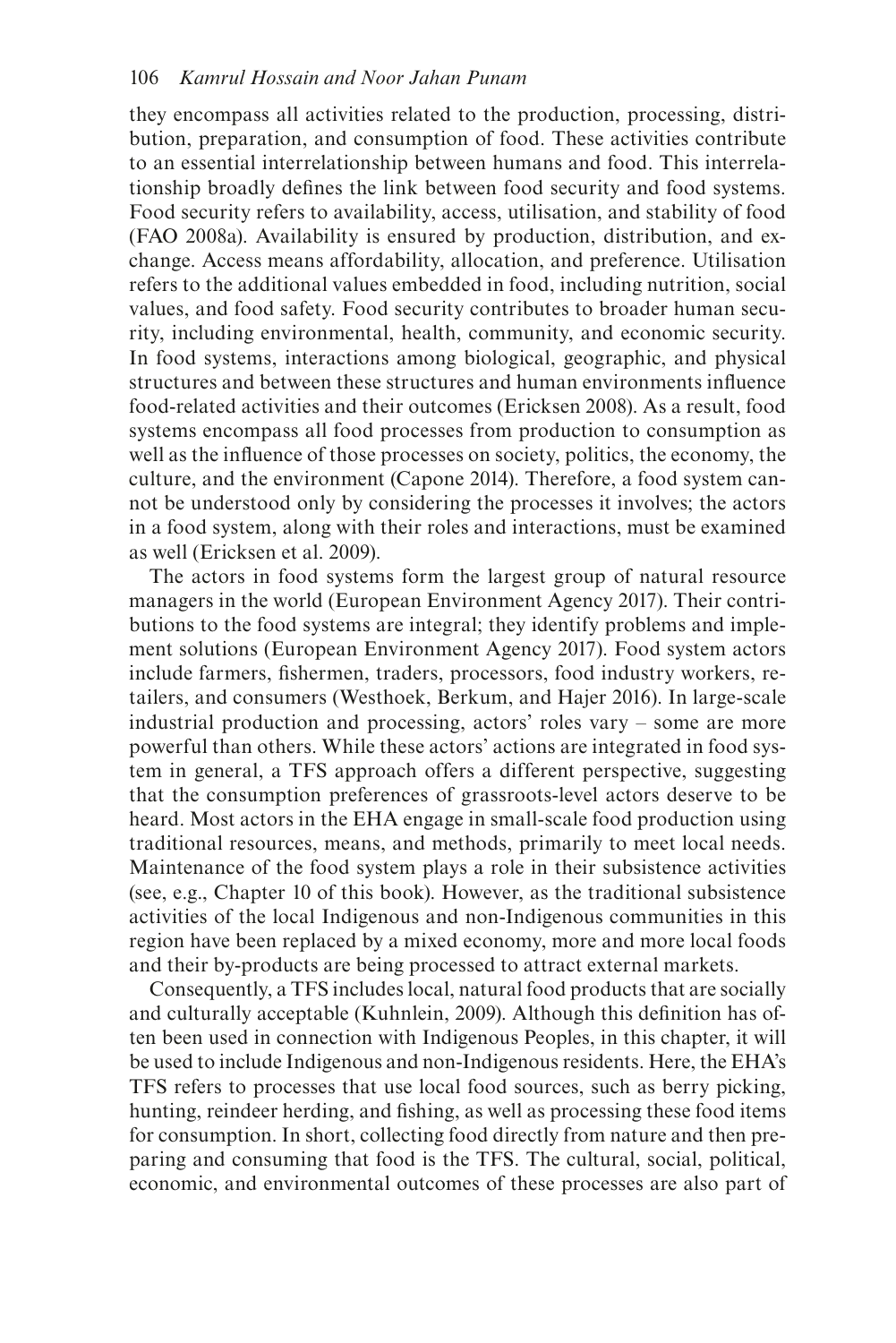the TFS, and local actors and their roles in the maintenance of food systems are the most important elements of a TFS. The EHA is characterised by robust interactions amongst traditional cultures and the lands used and/or otherwise occupied by Indigenous and non-Indigenous local peoples (Paci et al. 2004). As a result, its TFS does not exclude cultural practices or the spiritual aspects of food practices; rather, the relationships between these practices and food offer a more complete understanding of TFSs in the high Arctic.

#### *Relevance of TFS in the EHA*

Maintaining TFSs in the EHA is key to the stability of food systems in this region. Stability is one of the four dimensions of food security – the other three, as mentioned above, are availability, access, and utilisation (Hossain, Raheem, and Cormier 2018). The 1996 FAO defnition of food security also includes access to food which is socially and culturally acceptable (Jones et al. 2013). A food-secure community has more human security because TFSs are interconnected with other aspects of society. For example, the nutrition of traditional food provides health security; maintaining traditional and natural food systems complements environmental conservation and preservation, providing environmental security; traditional food is less expensive than imported food, which is often expensive in the high Arctic, contributing to economic security; and fnally, the connectedness of traditional food to cultural values creates community security.

The practice of traditional food collection in across the region of the EHA, particularly from natural sources, is consistent over time. The connection between land and food cannot be disregarded – for instance, the growth of berries in wild forests and organised farming are both examples of food cultivated from the land (Elde et al. 2018). In Finland, under the national legislation supporting 'every man's right', anyone may gather wild berries, mushrooms, and apples from the forests for free; this is subject to restriction in conservation areas and on private properties (Ministry of the Environment 2016). Fishing is somewhat restricted; angling and ice fshing are banned in fast-fowing sections of watercourses (Ministry of the Environment 2016). Anyone who pays the state fsheries management fee may lure fsh with a single rod anywhere in Finland except in fast-fowing sections, and people under 18 and over 65 can fsh for free (Ministry of the Environment 2016). Fishermen who use nets or fsh traps must obtain permission and pay the state fsheries management fee (Ministry of the Environment 2016). In Sweden, similar regulations apply to picking berries and mushrooms (Kuruzovic 2019), and Swedish rules and restrictions on fshing also mirror those of Finland (Aas 2008). In Norway, there are no restrictions on gathering berries and mushrooms, but special rules apply to cloudberries in Northern Norway (Kagda, Cooke and Nevins 2017). No license is needed to fsh for saltwater species for personal use, but a license is required for all other kinds of fshing (Norwegian Environment Agency 2013).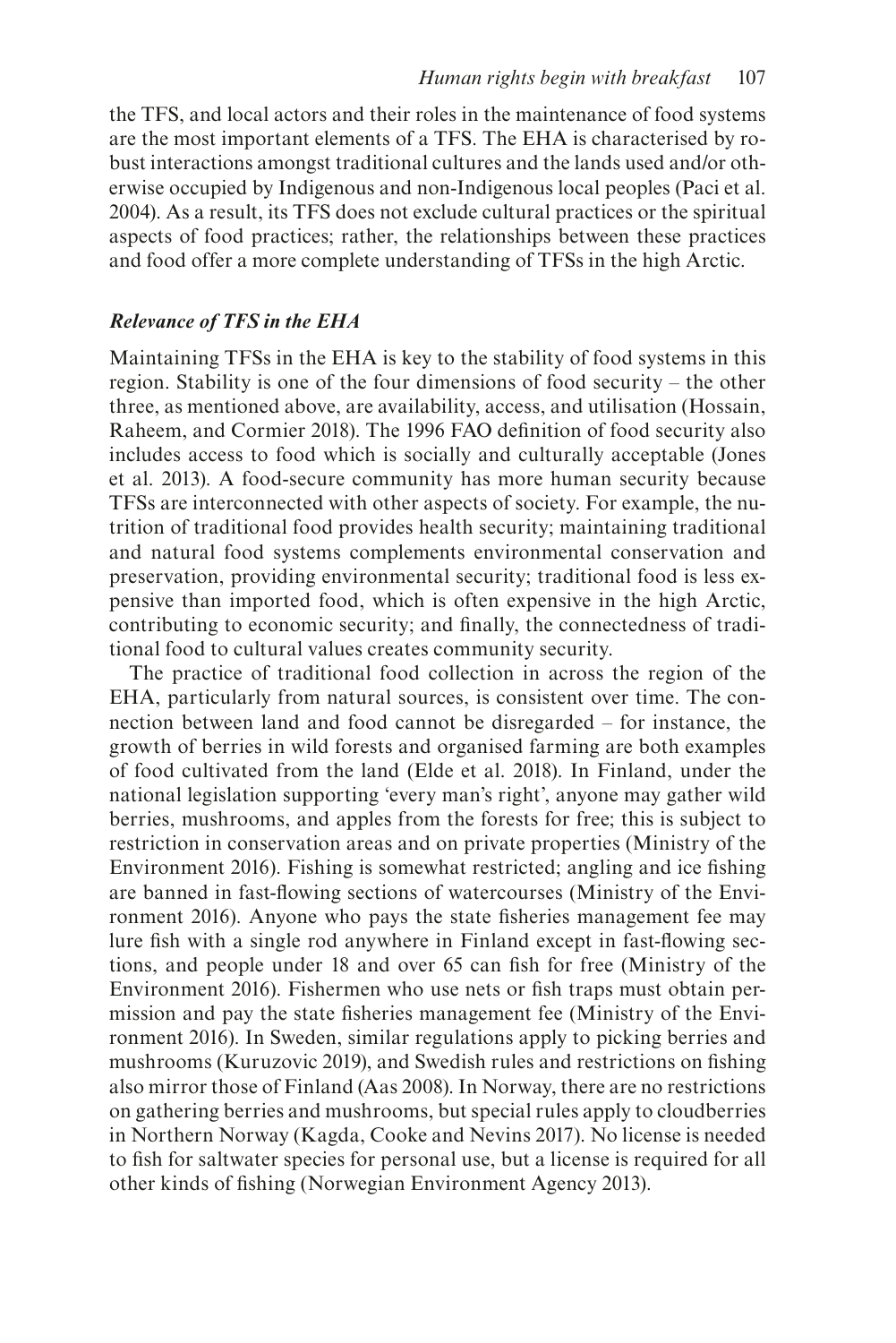#### 108 *Kamrul Hossain and Noor Jahan Punam*

Reindeer herding and hunting are regulated slightly differently across the three Nordic states. In Finland, hunters must take a hunting examination and pay a state game management fee, after which they can obtain a hunting card (Tuunanen, Tarasti, and Rautiainen 2015). and Residents of Lapland may hunt on state-owned land (Section 8, Hunting Act). The right to practice reindeer herding is not reserved to Sami people, but it can only be done in designated reindeer herding areas (Section 3, Reindeer Husbandry Act). Reindeer herding is not reserved to Indigenous Peoples in Russia, either (Forrest 1997). In Sweden and Norway (Hossain, Raheem, and Cormier 2018), anyone who pays a permit fee for a license may hunt reindeer (Swedish Environmental Protection Agency 2019), but herding rights are reserved to the Sami people (Torp 2013). In Russia, a license is needed for hunting and fshing. Amateurs may hunt animals for fur with a voucher, but for licenced species, such as river beaver, a licence is required by the 1995 Federal Law of the Russian Federation on Wildlife.

Food from traditional or local sources also supports business development in the EHA. Local foods are often used to promote local businesses and services, from tourism businesses and restaurants to other public institutions such as schools, hospitals, offces, and other institutions. Tourist agencies in Finnish, Norwegian, and Swedish Lapland and in the Kola Peninsula, such as Kontiki Finland (Twitter: @kontikifnland), often share traditional recipes and pictures of traditional food on social media. Some of the region's many tourist agencies also organise food tours for their customers. Commercial fsheries are also quite active in this region, and they play a signifcant role in production of healthy local food. However, these kinds of businesses face challenges due to protective regulatory measures and private consumption (Setälä et al. 1999), especially since private consumption is linked with emotional and traditional values (as discussed elsewhere in this chapter). Restaurants in the EHA also serve wide ranges of traditional foods prepared with local ingredients. For example, Nili Restaurant, a popular restaurant in Rovaniemi, Finland, serves traditional Sami and Finnish food (Nili Restaurant 2019). Even the restaurant at the Arctic Centre in Rovaniemi (which is open to the public) features food prepared from the 'fnest raw ingredients sourced directly from Lapland' (Arktikum 2019). Similar approaches to food service are found in many restaurants at universities, schools, and hospitals across the region.

#### *Threats to the TFS in the EHA*

The stability of the TFS in the EHA is in jeopardy because of changes in the natural environment due to climate change. Increased human activities such as tourism, mining, and extractive industrial developments and infrastructural changes also disturb the ecosystem in the long run, interrupting the natural processes of food systems (Hassen 2016). Climate change is affecting the stability of Arctic's food systems (FAO 2008b), and climate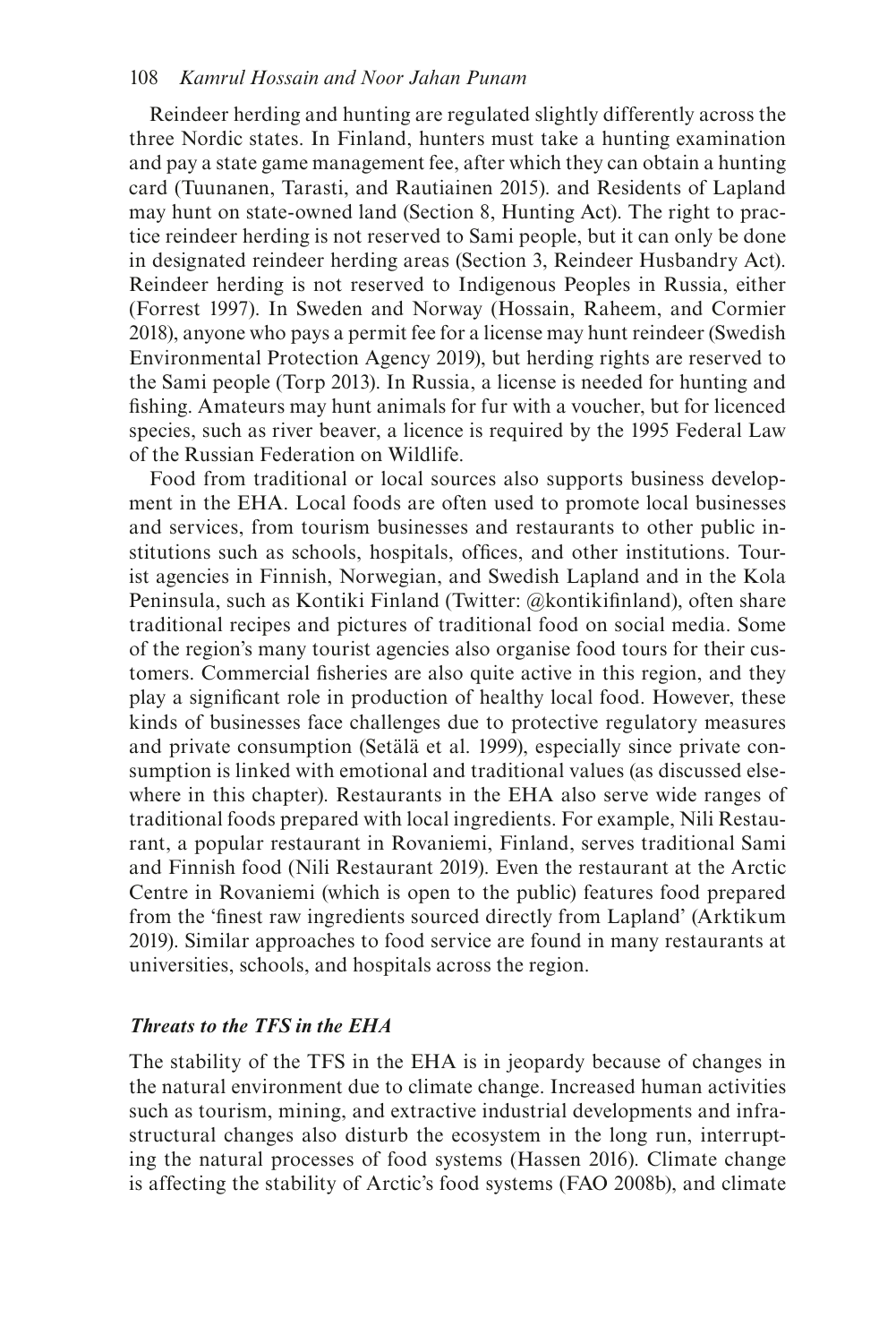impacts are visible in all components of local and traditional food systems. For example, extreme increases in temperatures and changes in rainfall patterns have affected the growth of crops, pests, pathogens, and weeds (Myers et al. 2017). The Ministry of the Environment and Statistics Finland predict that moderate increases in temperature will not only enhance crop growth but will also increase the risk of pest outbreaks and diseases in animals (Ministry of the Environment and Statistics Finland 2017). This is true for other areas in this region as well, and these changes alter natural foods systems. The major impact of climate change on food systems is uncertainty; its impacts depend on the connections amongst many physical factors such as temperature and carbon dioxide levels (FCRN 2015). Reindeer populations are expected to face unfavourable impacts from climate change (Ministry of the Environment and Statistics Finland 2017). Milder winters and increases in precipitation result in thicker snow, sometimes with icy layers underneath it (Ministry of the Environment and Statistics Finland 2017). This can make it diffcult for reindeer to dig for lichen, which means they require more supplementary food (Ministry of the Environment and Statistics Finland 2017). The short-term impacts of climate change have been felt across the EHA. In Northern Sweden, for example, Sami reindeer herders have been affected by droughts and wildfres. In a 2018 study, these herders expressed concern that some of their herds might not survive the year and that young calves, weakened by the long drought, might not be able to 'follow their mothers to new feeding grounds' (Gerasimova 2018). Climate change affects reindeer directly via thermal stress and also indirectly through increased diffculty in accessing food and water due to rising temperatures (Nuttall et al. 2005). During the summer of 2018, increased temperatures affected berries as well (Pohjanpalo 2018); the drought in Sweden affected production of Scandinavian bilberries, cloudberries, and red lingonberries (Rubin 2018).

In addition, traditional food systems are increasingly threatened by mining industries in the region. For instance, the largest underground ore mine in the world is in the city of Kiruna in the Arctic Circle; it stretches across reindeer migration paths (Gaia Foundation 2014). In 2017, the new mining plan in Kiruna (Sweden) involved relocating all 18,000 inhabitants of the city (Rathi 2017). Another Swedish company, Nickel Mountain, is planning to develop nickel mining in Rönnbäcken; there are concerns that this will damage reindeer migration routes and pastures (Gaia Foundation 2014). This is the topic of a major confict between the Sami people and the government, but the government continues to support economic interest in the mine. Local Sami organisations claim that the mine will destroy the pasture rotation for about 8,000 reindeers (Environmental Justice Atlas 2010). In the Finnish county of Lapland, Northland Mines, Inc. has decided to start mining in Kolari (Similä and Jokinen 2018). This concerned locals and members of the tourism industry in 2014 (Mainio 2014). Iron mines use chemicals, such as xanthates, which can be very harmful to fish and to microorganisms in water (Similä and Jokinen 2018). The plans for the mine show that its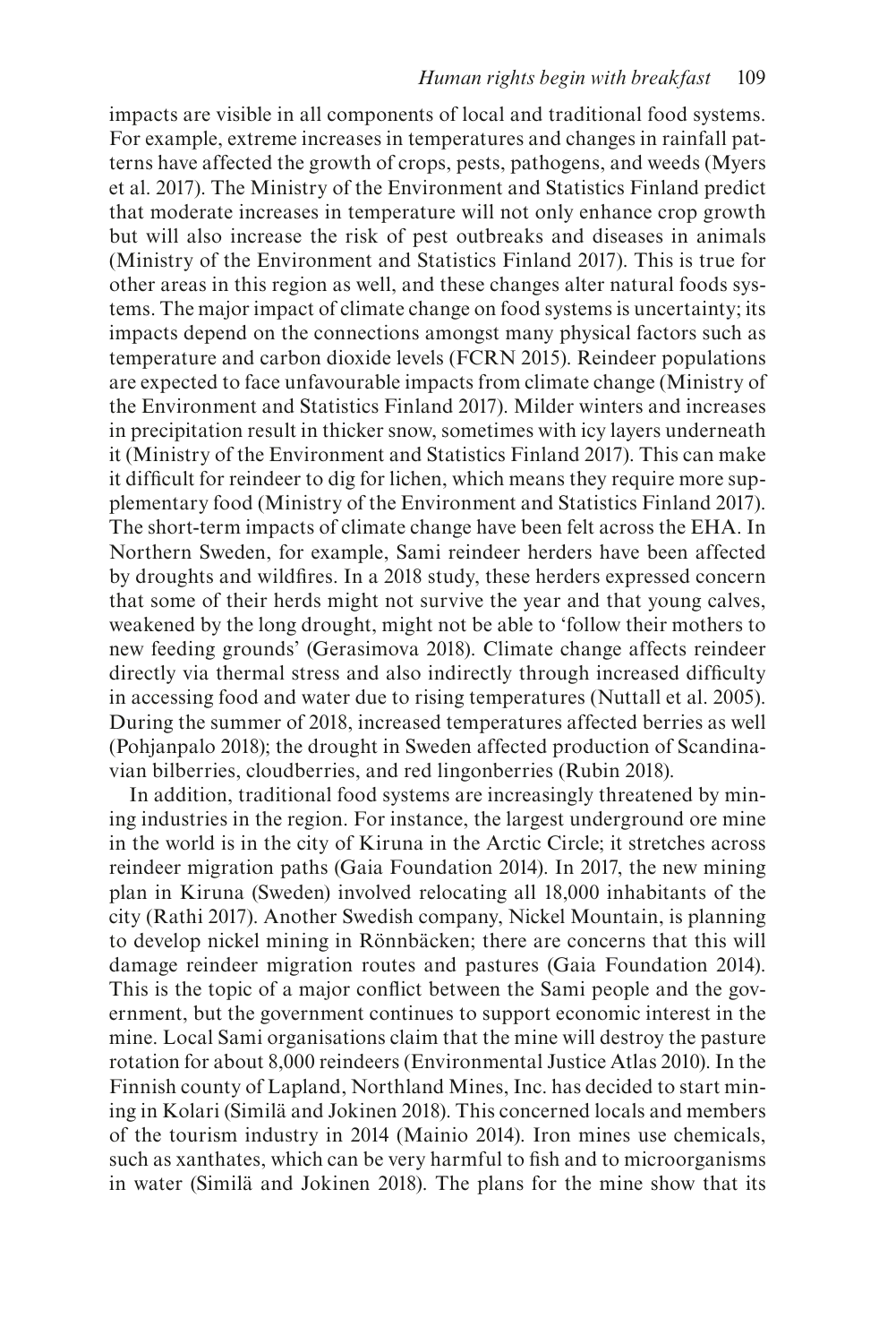processed waters will be pumped to the Tornio-Muonio River (Similä and Jokinen 2018), a key river for salmon fshing; it goes without saying that this would affect the quality of salmon (Similä and Jokinen 2018). In Murmansk Oblast in Russia, the mining industry has been disruptive; the mine in the town of Nikel remains one of worst polluters in the region (Hossain, Raheem and Cormier 2018). The Kola Company is also located in Nikel, and pollution in these regions has harmful impacts on the local wildlife and environment and on foods such as berries and mushrooms (Hossain, Raheem and Cormier 2018).

Another current cause of concern is the planned Arctic Railway, which the Finnish and Norwegian governments are collaborating to build (Saami Council 2018). Construction of tracks alters the natural environment (Finnish Transport Agency 2018). The natural environment of Northernmost Finland is exceptionally vulnerable, and it is projected that changes would have long-lasting impacts on the area (Finnish Transport Agency 2018). The Arctic Railway Plan poses a major threat to Sami reindeer pastures and will fragment the Sápmi homeland (Saami Council 2018). The primary negative impacts of the railway are predicted to be those affecting reindeer husbandry. The impact will be seen in reindeer herding communities across the region, from Rovaniemi in Finland to the Arctic Ocean via Inari and Kirkenes in Norway (Saami Council 2018). The primary impact on reindeer management will derive from its effect on reindeer pastures; the railroad would make pastures unavailable to reindeer, altering herd ranges (Finnish Transport Agency 2018). The railway would also add toxic residues to reindeer fodder and disturb reindeer grazing (Finnish Transport Agency 2018). Accidents involving reindeers in or around the project area are also expected (Finnish Transport Agency 2018). New reports on the Arctic Railway Plan were published at the end of January 2019; these reports discussed changes made to the previous plan to avoid these adverse impacts (Ministry of Transport and Communications 2019a). A further report published by the Ministry of Transport and Communications in February 2019 explicitly states that the Ministry is aiming to minimise the adverse impacts of the Arctic Railway on reindeer herding and concludes that the Sami people should take part in impact assessments (Ministry of Transport and Communications 2019b).

A further threat to the TFSs in this region is posed by the tourism industry, which is expanding due to worldwide touristic interest in the area (Hossain, Raheem and Cormier 2018). Increased use of helicopters and snowmobiles can disturb the animals, including reindeer. They also cause sound pollution, which may force animals to relocate or cause panic fights by birds (Hossain, Raheem and Cormier 2018). Snowmobiles and helicopters are often used for reindeer herding as well, but tourism is increasing their use, disrupting the natural environment and increasing the carbon footprint of such vehicles in the region (Hossain, Raheem, and Cormier 2018). Berry picking, fshing, and hunting are also popular tourist activities,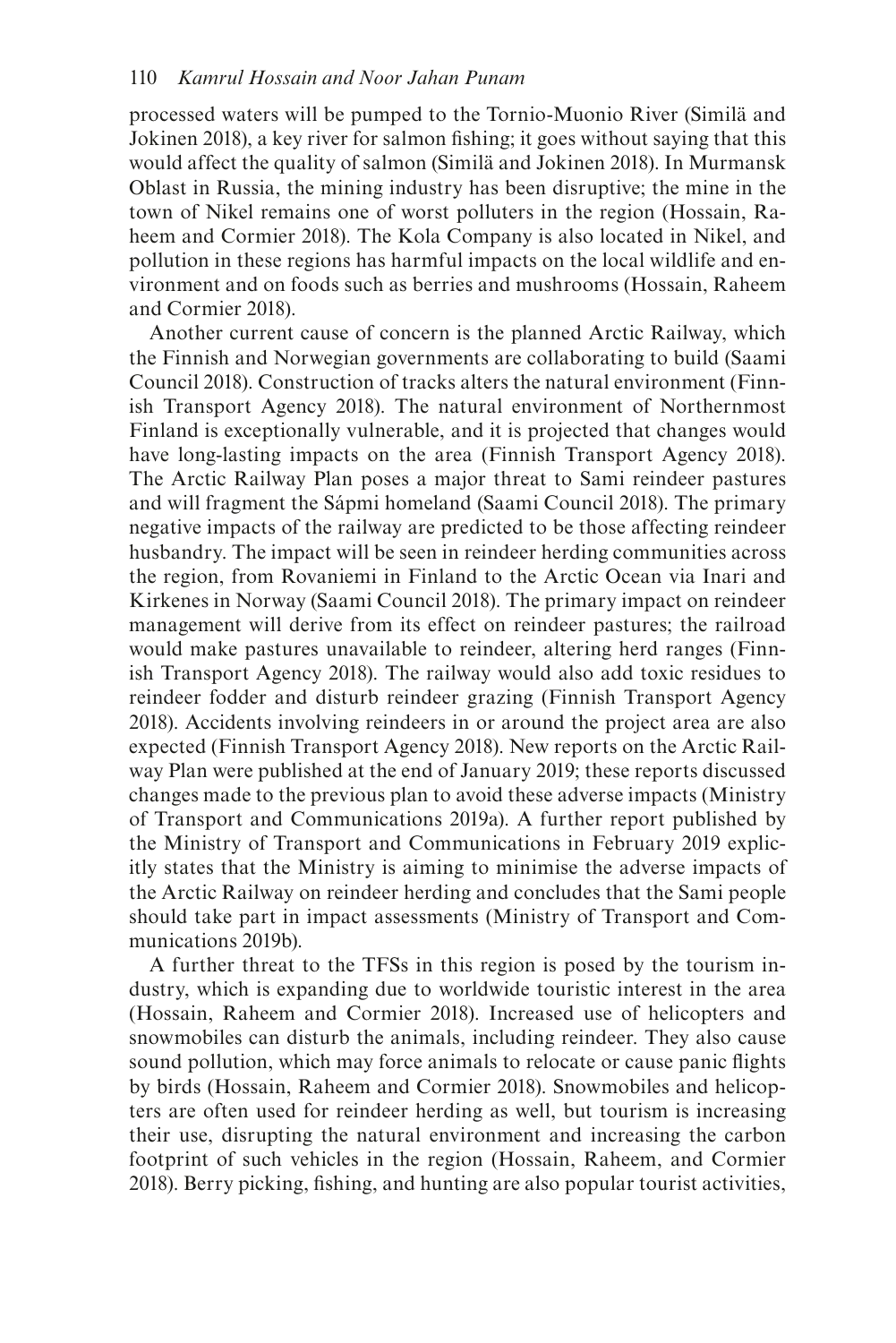which puts additional pressure on available resources (Snyder 2007). For example, tourists often visit the Deatnu River Valley, which runs between Norway and Finland, for the area's salmon fshing (Hossain and Petretei 2016). Tourist companies across Finnish Lapland, such as Naamisuvanto Salmon Fishing in Rovaniemi (Visit Rovaniemi 2019), organise guided fshing tours. Furthermore, around 2,000 foreign hunters visit Finland per year. Although they must obtain hunting licences, these hunts are organised by tourist companies in Swedish (Limpopo and Diana Hunting Tours 2019) and Finnish Lapland ('Hunting: Gamefowl permit sales begin' 2019). This alters the natural processes of the food systems, eventually threatening their overall structure.

The natural environment of the EHA has been altered by changes ranging from climate change to increased tourist activities. This alters the stability of EHA food systems, making it more diffcult for local Indigenous and non-Indigenous peoples to have adequate access to traditional foods and maintain their traditional livelihoods. As a result, these people must compromise their rights to traditional food.

## **Human rights frameworks and TFSs: an assessment of the EHA**

#### *Human rights framework to analyse TFS*

No direct reference to TFSs is found in the framework of human rights. The human right to food encompasses not only the right to physical consumption (which complements the rights to life and health), but also the rights of individuals and communities to cultural, psychological, and spiritual wellbeing. The TFS provides stability and access to locally produced food. The system includes the production, processing, distribution, and consumption of food, as well as all actors involved in these processes, from farmers and producers to consumers. Analysing TFS from the viewpoint of human rights embraces elements that encourage the full enjoyment of many other individual and collective human rights. The international human rights framework consists of a number of instruments. The most fundamental are the Universal Declaration of Human Rights (UDHR), the International Covenant on Civil and Political Rights (ICCPR), and the International Covenant on Economic Social and Cultural Rights (ICESCR). Other instruments that address the right to food, in particular in the EHA, are the International Convention on the Elimination of All Forms of Racial Discrimination (ICERD), the Indigenous and Tribal Peoples Convention (ILO Convention No. 169), the United Nations Declaration on the Rights of Indigenous Peoples (UNDRIP), and the Convention on Biological Diversity (CBD).

The frst three instruments – the UDHR, the ICCPR, and the ICESCR, together referred to as the International Bill of Human Rights – endorse the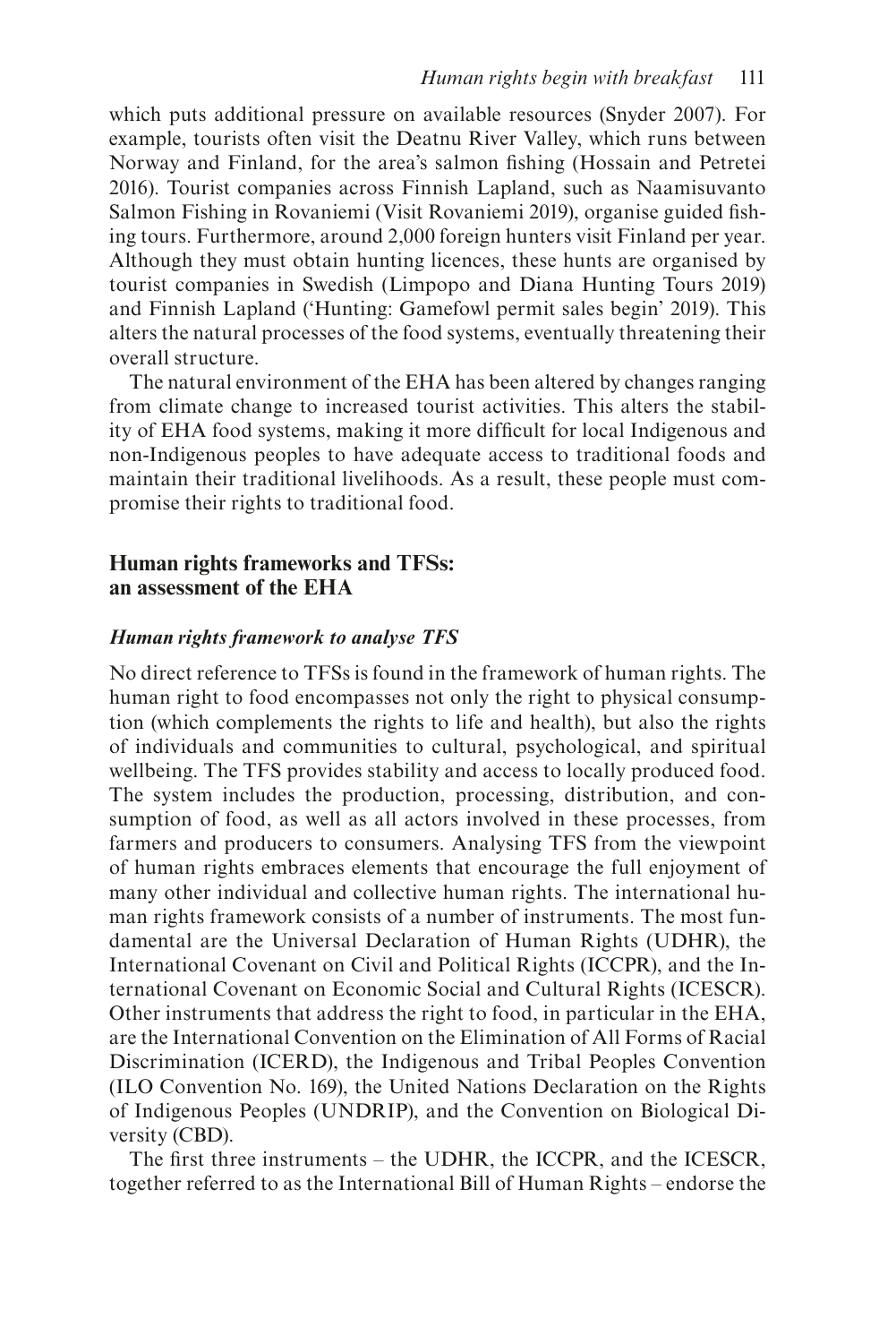right to food in connection to a standard of living adequate for the health and wellbeing of individuals and families. This endorsement is articulated in Article 25 of the UDHR. Article 11 of the ICESCR highlights the connection between the right to an adequate standard of living and the right to adequate food (para. 1) and also recognises the universal right to be 'free from hunger'. States are therefore obligated to improve the 'method of production, conservation, and distribution of food … by disseminating knowledge … to achieve the most effcient development and utilisation of natural resources' (para. 2[a], ICESCR). The Article also highlights the equitable distribution of global food supplies (para. 2[b], ICESCR). The ICCPR does not directly refer to a right to food. However, the right to life described in Article 6 mentions food as one of the most important elements in the protection of human lives, the promotion of their overall wellbeing, and maintaining their dignity in life. An adequate supply of food that properly fulfls dietary needs only guarantees the most fundamental of all human rights – the right to life. Furthermore, according to General Comment No. 36 on Article 6, the right to life described in Article 6 of the ICCPR is not meant to be 'interpreted narrowly' (ICCPR 2018). Hence, a lack of essentials, such as food, does not create the conditions necessary for humans to not only survive (ICCPR 2018) but to live with dignity as human beings. The General Comment also mentions the resources of Indigenous Peoples, stipulating that any threat to their resources can affect the right to life by jeopardising the dignity of Indigenous Peoples.

Article 27 of the UDHR and Articles 27 and 15(1) of the ICCPR and IC-ESCR, respectively, address food as a part of culture. Articles 27 of the UDHR and 15(1) of the ICESCR assert the right of individuals to freely take part in the cultural life of a community. Article 27 of the ICCPR addresses the protection of the culture manifested in the practices of minorities which they share and enjoy 'in community with other members of their group'. General Comment No. 23 of Article 27, which is endorsed by the Human Rights Committee (HRC) under the ICCPR, conceptualises the meaning of culture. According to the HRC, culture manifests in many forms, including a particular way of life associated with the use of land resources. This is especially true for Indigenous Peoples, whose cultures may include traditional activities such as fshing and hunting (UNHRC 1994). The Committee on Economic, Social, and Cultural Rights takes a similar approach in General Comment No. 21 (2009) on Article 15(1)(a). According to the Committee, culture encompasses

*inter alia*, ways of life, language, … belief systems, … natural and manmade environments, food, … [and] traditions through which individuals, groups of individuals, and communities express their humanity and the meaning they give to their existence, and build their world view representing their encounter with the external forces affecting their lives. (CESCR 2009)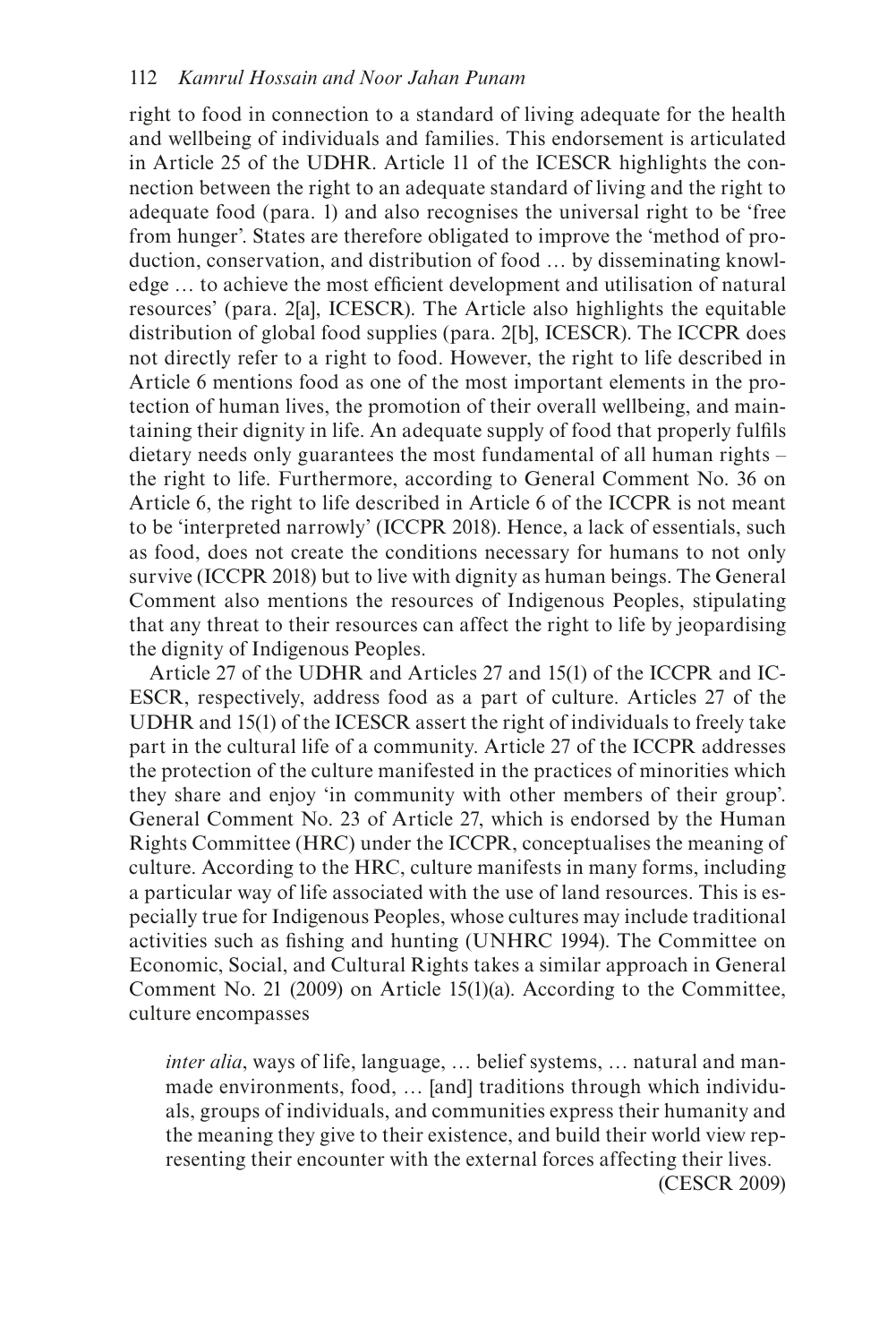Since culture is built around food and the food-related habits of a community (among other things), access to food supports individuals' rights to membership in a community. Therefore, the provisions listed here are interpreted to include traditional practices as a part of culture. Food plays a major role in these practices, especially in traditional communities. The UNDRIP lists all the rights that are applicable to Indigenous Peoples, from the practice of culture to participation in decisions relating to their lands, territories, and resources. While the UNDRP does not directly refer to 'food', it acknowledges the rights established under applicable international and domestic law (Article 17), including the improvement of economic and social conditions to promote health and a healthy community (see Articles 21, 23, and 24). The protection of the environment and of the productive capacity of their lands, territories, and resources are also key to maintaining the health of Indigenous Peoples (Article 29). Food practices are an integral part of this.

Articles 47 of the ICCPR and 25 of ICESCR are relevant as they provide for the right of all peoples to enjoy and to fully and freely utilise their natural wealth and resources. The common Article 1 of the ICCPR and the ICESCR is relevant in this context; it describes the rights of all peoples to freely 'pursue their economic, social, and cultural development' (para. 1), and 'to freely dispose of their natural wealth and resources'. It further stipulates the right to not to be deprived of one's 'own means of subsistence' (para. 2). Indigenous Peoples often invoke this article, claiming that they are distinct from the rest of the population in the countries they inhabit and that the right to self-determination therefore applies to them given that they form a distinct group of people. For Indigenous Peoples, self-determination means more autonomy in decisions pertaining to their economic, social, and cultural development. The UNDRIP sets normative standards regarding the rights of Indigenous Peoples; these standards have been endorsed by almost all the states of the world. The exercise of the right to self-determination includes the promotion of traditional food systems that use the lands and resources that Indigenous Peoples own or otherwise occupy. Today, in relation to environment and resource management, other local people also beneft from standard procedural measures which are understood as a form of the right to self-determination. These measures include environmental and social impact assessments and human rights impact assessments. Such measures are becoming more acknowledged in national legal and policy processes and offer locals social and political empowerment in decision-making processes. Therefore, these processes promote human rights standards (Hossain and Petretei 2017).

Other international instruments, such as the CERD and the ILO Convention 169 (1989), provide references for analysing the right to TFSs from various perspectives, such as the viewpoint of non-discrimination and participation in decisions. Article 1 of the ICERD defnes racial discrimination, stipulating that no distinctions, exclusions, or preferences are to be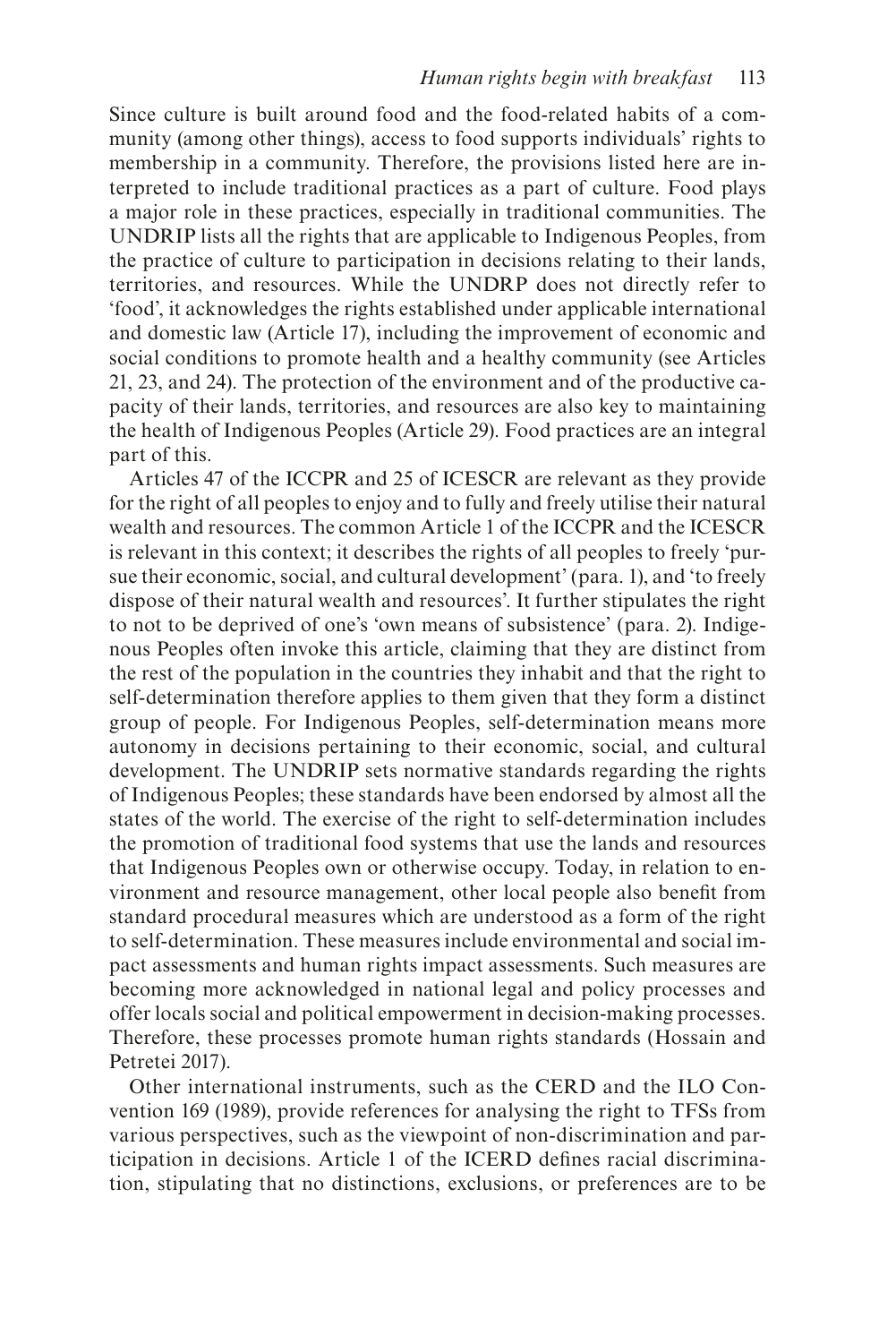made based on race, colour, descent, or national or ethnic origin with a view to impairing equality. However, under some circumstances, special measures should be put in place to ensure fair and adequate development for certain racial groups and for individuals belonging to these groups in order to guarantee full and equal enjoyment of rights (Article 2[2]). Such special measures are especially important for marginalised populations in peripheral regions. The ILO Convention No. 169 provides safeguards for the environment, culture, and property of Indigenous Peoples in independent countries (Article 4). The Convention also recognises the social, cultural, and spiritual values and practices of Indigenous Peoples (Article 5). Article 7 guarantees their right to participate in development processes, and Article 13 ensures respect for the cultural and spiritual values connected to their lands and territories. Articles 14 and 15, respectively, recognise the rights of ownership and possession of lands traditionally occupied by Indigenous Peoples and the right to natural resources pertaining to those lands, which includes the right to participate in the use, management, and conservation of these resources. These provisions necessarily connect TFSs to lands and natural resources. However, the Convention does not apply to the entire EHA region as only Norway has ratifed the treaty. Nevertheless, the standards set by the Convention defne the norm for practices affecting resources.

The CBD is not a human rights instrument *per se*, but it includes provisions pertaining to the protection of 'bio-cultural rights' which are applicable to the EHA. In its Preamble, the CBD articulates the critical importance of meeting needs for food, health, and other essentials and the importance of sharing genetic resources and technologies. Knowledge and innovation are identifed as the criteria for meeting these needs. Article 8(j) addresses the traditional and local knowledge and practices of local Indigenous and non-Indigenous communities that are useful for conservation and the sustainable use of biological diversity. The importance of protecting the traditional knowledge used in traditional food production has been mentioned repeatedly, but there is some legal uncertainty around this issue from the perspective of intellectual property. From a human rights standpoint, the protection of traditional knowledge is key to the human rights of Indigenous Peoples particularly within the scope of the right to enjoy community culture. The CBD therefore interacts with the provisions of the human rights instruments discussed above. Case law jurisprudence also recognises the right to traditional food resources. For example, in the Ogiek case (African Commission on Human and Peoples' Rights v Republic of Kenya 2012), the African Court on Human and Peoples' Rights held that Article 21 of the Charter, which establishes the right of peoples to freely dispose of their wealth and natural resources, was violated because the Ogiek community was 'deprived of their traditional food resources' and also of their 'right to enjoy and freely dispose of the abundance of food produced by their ancestral lands' (201).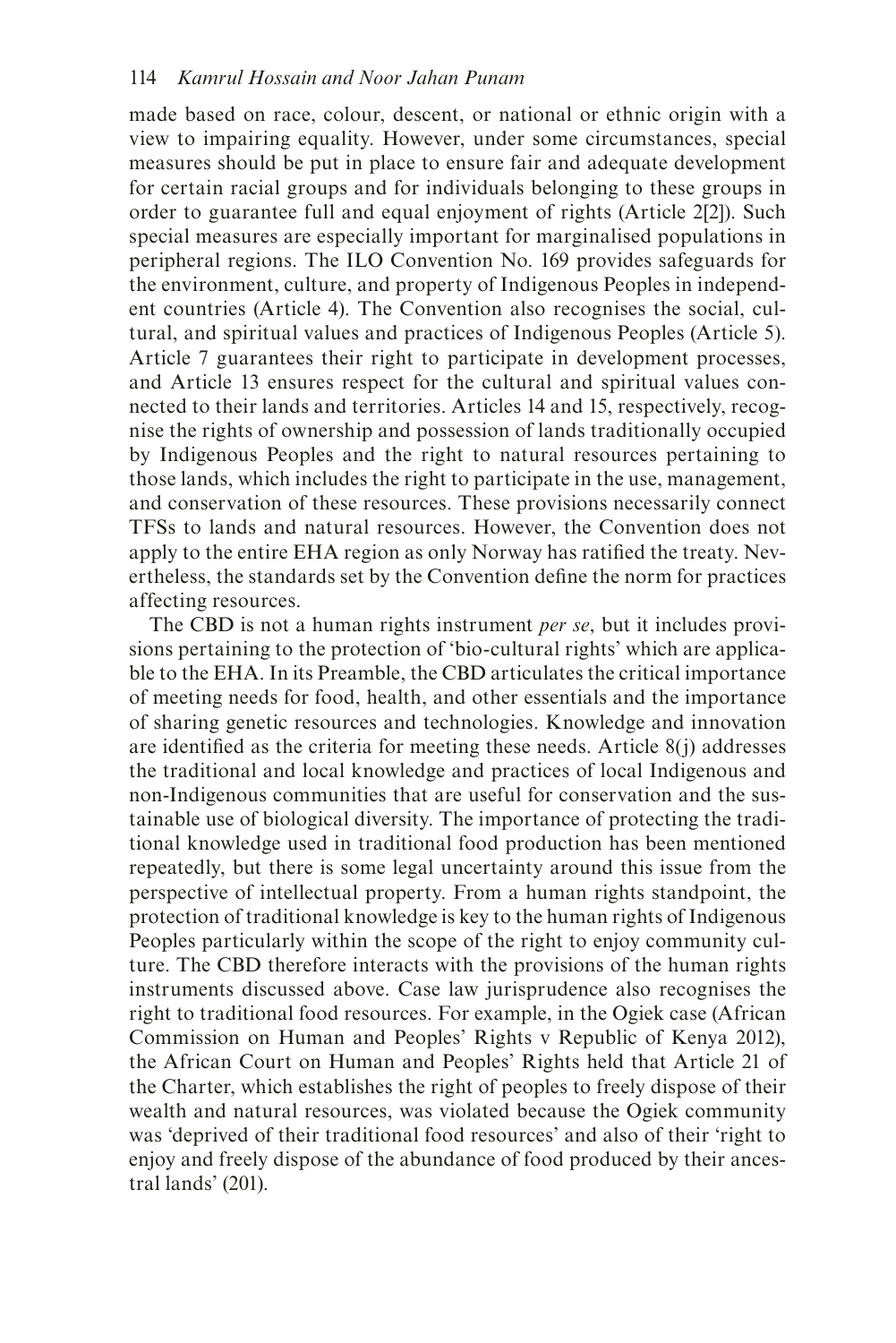#### *The interplay between TFSs and human rights in the EHA*

The locally produced foods on which residents of the EHA depend, such as berries, reindeer meat, fsh, and cereals, are part of that region's TFS. Local Indigenous and non-Indigenous peoples play an important role in and around this TFS. For residents of the EHA, local, traditional foods are not only key to a healthy diet; they are also part of local emotion and culture, tradition, and spirituality (Hossain, Raheem, and Cormier 2018). For example, berry picking is a popular activity for children and parents – it is a family tradition in the European Arctic (Korpela 2007). Indigenous communities still rely on hunting, herding, fshing, and berry picking for a number of important reasons, including the nutritious value of the food and cultural and social needs (Korpela 2007). To a certain extent, these reasons also apply to non-Indigenous communities in the EHA, particularly the economic and dietary importance of access to traditional foods. Most local, traditional foods, including fsh, reindeer, and berries, are nutritionally superior and less expensive than store-bought or imported food products (Korpela 2007). Hence, their consumption supports the right to healthy living conditions, which is implied in the rights to life, health, and a life with dignity.

Traditional food is also an important tool for establishing social relationships according to cultural norms (Nutall et al. 2005). Hunting, herding, fshing, and gathering berries, as well as processing and consuming these foods, are important culturally and socially, especially for Indigenous communities who celebrate these resources (Freeman 2000). In Indigenous communities, such activities defne, reinforce, and uphold social relationships and cultural identity (Nuttall et al. 2005; Chapter 7 of this book). They also celebrate the relationships amongst Indigenous Peoples and the animals and the environment they rely on (Callaway 1995). Traditionally, Sami people have a spiritual relationship with reindeer. Whilst acknowledging that humans and animals each have their own place, the Sami people believe that their shared environment creates a social bond between humans and animals (Castro, Hossain, and Tytelman 2016). For certain people, such as reindeer herders, access to traditional reindeer meat is a matter of survival. TFSs enable people to connect with their histories and current culture and provide a way forward for sustainable livelihoods. In the TFS of the EHA, the use of animals stems from the need for survival and is also important for social identity and other cultural reasons (Nuttall et al. 2005). Food from animals is a fundamental requirement for personal, cultural, and mental wellbeing for most Arctic residents. A loss of vitality and decreased health and personal wellbeing have been reported by Indigenous Peoples who cannot consume traditional foods (Wein and Freeman 1992). For Indigenous Peoples in this region, traditional food defnes identity by promoting cultural and traditional values which have been passed down for generations (Hossain, Raheem, and Cormier 2018). These cultural and traditional values are further integrated in the management of the natural environment, a task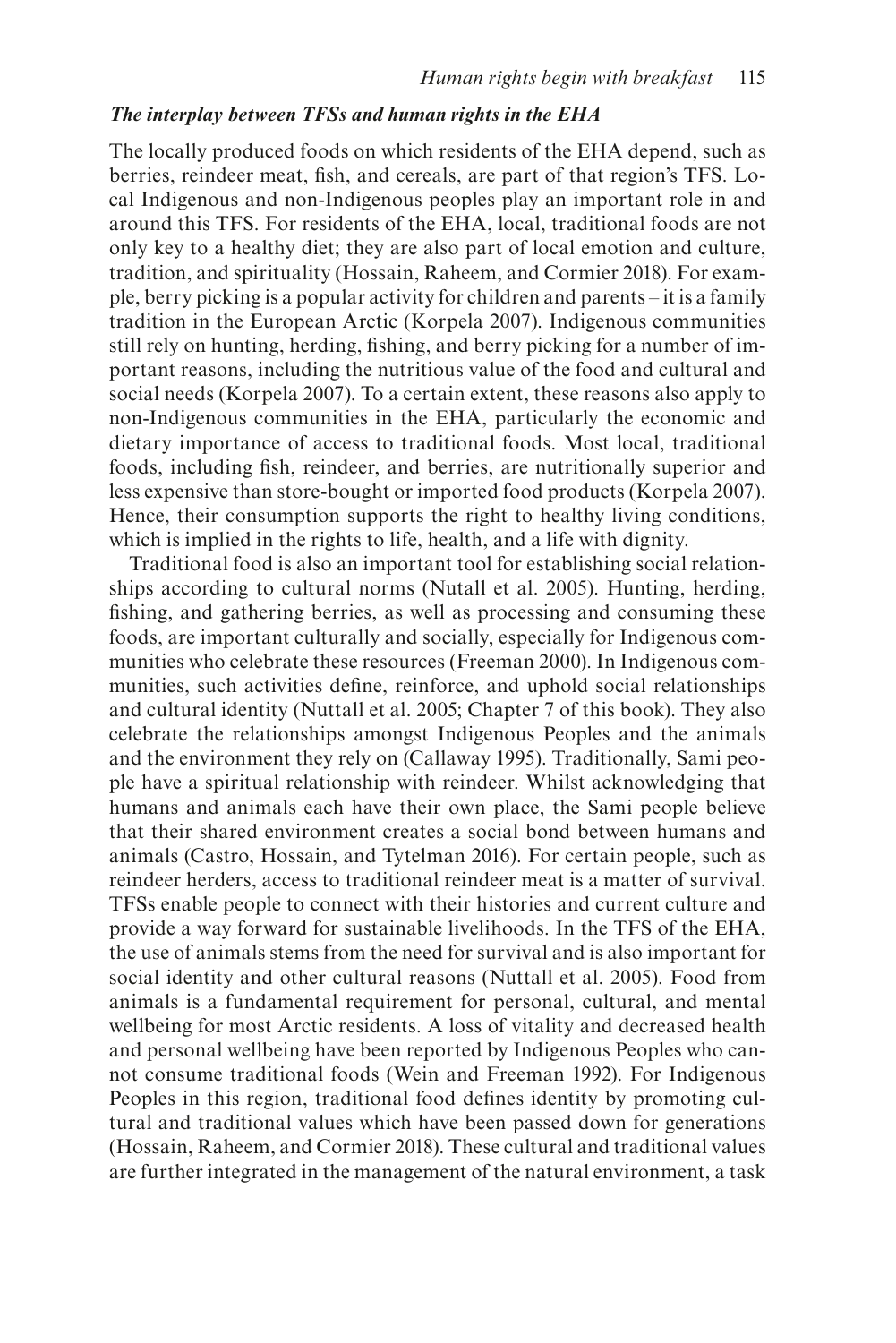in which traditional knowledge plays a signifcant role. Traditional knowledge about the relationships among humans, lands, resources, and animals is deeply intertwined with food practices. For both Indigenous and non-Indigenous communities, these practices embody the right to take part in cultural life individually and in community with other members of society.

When analysing the EHA, it is also important to remember that this region is located in the periphery, far from capitals and central administrative hubs. The geophysical and environmental characteristics of this isolated region differ signifcantly to those of other regions. This refects the need for the inclusion of local Indigenous and non-Indigenous communities in the governance framework of the EHA. Including local communities as 'subjects' and key actors rather than passive 'objects' in decision-making processes would improve the management of natural resources in this region. The right to decide one's own priorities in the process of development is fundamental to the right to self-determination. Any processes that affect people's lives, beliefs, institutions, or spiritual wellbeing or the lands they occupy or otherwise use affect local communities' socio-cultural development. Therefore, the provisions of human rights instruments discussed above are intrinsically relevant to the management and maintenance of TFSs. Food sovereignty can only be ensured in the EHA when the right to self-determination is promoted in this way.

## **Conclusion**

This chapter began with the phrase 'Human rights begin with breakfast'. Of course, this does not refer to literally placing food on a table. Rather, this chapter examines the importance of every aspect of food to the full enjoyment of human rights. Human rights frameworks do not contain specifc reference for food systems or TFSs, but they do articulate the need to ensure adequate food for healthy living conditions. In our view, this goal cannot be realised without a system. As discussed previously, in TFSs, food is gathered or obtained from the natural surroundings and then produced, processed, and distributed. A TFS provides nutritious food that meets the dietary needs of people in a given context, so the availability of and access to local foods promotes healthy living conditions. The three pillars of food security – access, availability, and utilisation – depend on the existence of a TFS. This chapter examines the special characteristics of the TFS of the EHA region, highlighting the importance of this TFS to food security in the region. Access to and maintenance of a stable TSF thus ensures the full enjoyment of human rights for all residents of the EHA.

## **References**

- Aas, O. (ed.). 2008. *Global challenges in recreational fsheries*. Oxford: Blackwell Publishing Limited.
- Aas, O., A. Klemetsen, and S. Einum (eds.). 2011. *Atlantic salmon ecology*. Chichester: Wiley-Blackwell.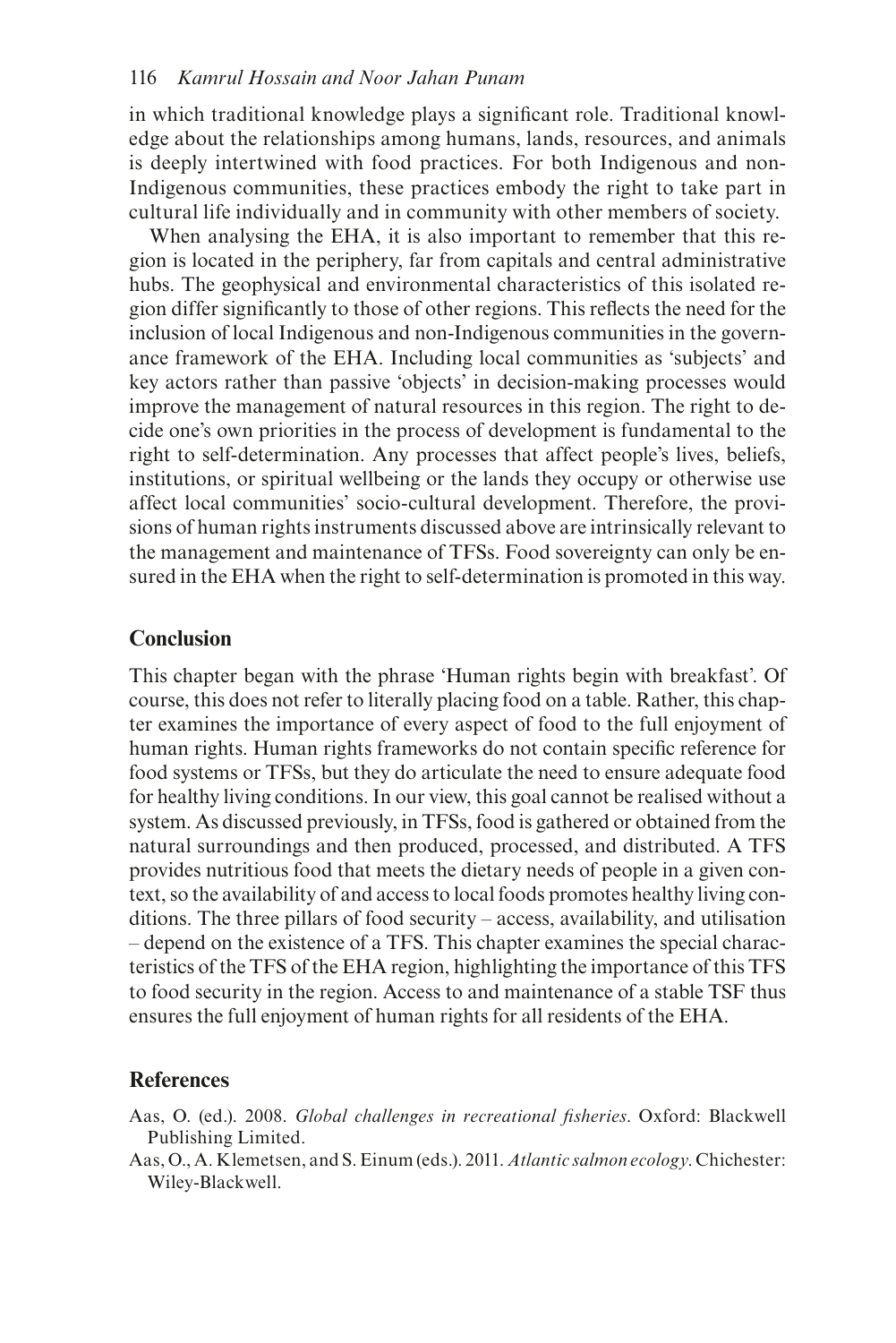- African Commission on Human and Peoples' Rights v Republic of Kenya, No. 006/2012, Judgment, African Court on Human and Peoples' Rights, 6. 26 May 2017. Retrieved 4 December 2019 from [http://www.african-court.org/en/index.](http://www.african-court.org) [php/56-pending-cases-details/864-app-no-006-2012-african-commission-on](http://www.african-court.org)[human-and-peoples-rights-v-republic-of-kenya-details.](http://www.african-court.org)
- Arktikum. 2019. Northern Delights. Retrieved 31 January 2019 from [https://www.](https://www.arktikum.fi) [arktikum.f/en/cafe.html](https://www.arktikum.fi).
- Barents Info (a). Indigenous Peoples in the Barents Region. Retrieved 20 March 2019 from [https://www.barentsinfo.org/Contents/Indigenous-people.](https://www.barentsinfo.org)
- Barents Info (b). The Saami. Retrieved 5 November 2018 from [https://www.barentsinfo.](https://www.barentsinfo.org) [org/Contents/Indigenous-people/Saami.](https://www.barentsinfo.org)
- Bergfodt, S., B. Amilien, and S. Skuland, S. 2012. Nordic food culture(s) thoughts and perspectives by way of introduction. *Anthropology of food* [Online]. *Open Edition Journal*, Special Issue 7: 1–17.
- Callaway, D. 1995. Resource use in rural Alaskan communities. In D.L. Peterson and D. Johnson (eds.), *Human ecology and climate change: People and resources in the Far North*. Washington, DC: London: Taylor and Francis: 155–168.
- Capone, R. et al. 2014. Food system sustainability and food security: Connecting the dots. *Journal of Food Security* 2(1): 13–22.
- Castro, D., K. Hossain, and C. Tytelman. 2016. Arctic ontologies: Reframing the relationship between humans and rangifer. *Polar Geography* 38(2): 98–112.
- CESCR. 2009. General comment No. 21: Right of everyone to take part in cultural life, para 13.
- Elde, S. et al. 2018. *The Arctic as a food-producing region*. Report 10/2018, Nofma. Retrieved 4 December 2019 from [https://nofmaas.sharepoint.com/sites/public](https://nofimaas.sharepoint.com)/ [Cristin/Rapport%2010-2018.pdf.](https://nofimaas.sharepoint.com)
- Ericksen, P. 2008. What is the vulnerability of a food system to global environmental change? *Ecology and Society* 13(2): 14. Retrieved 4 December 2019 from [https://](https://www.ecologyandsociety.org) [www.ecologyandsociety.org/vol13/iss2/art14/.](https://www.ecologyandsociety.org)
- Ericksen, P. et al. 2009. Food security and global environmental change: Emerging challenges. *Environmental Science and Policy* 12(4): 373–377.
- European Environment Agency. 2017. *Actors in the food chain*. Retrieved 2 November 2018 fro[m https://www.eea.europa.eu/media/infographics/actors-in-the-food-chain-](https://www.eea.europa.eu)[2/view.](https://www.eea.europa.eu)
- FAO. 2008a. *An introduction to the basic concepts of food security*. Rome: EC-FAO Food Security Programme.
- FAO. 2008b. *Climate change and food security: A framework document*. FAO, UN. Retrieved 5 October 2018 from [http://www.fao.org/forestry/15538-079b31d45081fe](http://www.fao.org) 9c3dbc6ff34de4807e4.pdf.
- FAO. 2016. *Human security and food security*. Retrieved 20 March 2019 from [www.](http://www.fao.org) [fao.org/3/a-i5522e.pdf.](http://www.fao.org)
- FCRN. 2015. *Food source*. Retrieved 26 January 2019 from [https://foodsource.org.](https://foodsource.org.uk) [uk/book/export/html/6.](https://foodsource.org.uk)
- Finnish Transport Agency. 2018. *Arctic Ocean railway report*. Finnish Transport Infrastructure Agency. Retrieved 25 January 2019 from<https://julkaisut.liiken> [nevirasto.f/pdf8/lr\\_](http://nevirasto.fi)2018\_arctic\_ocean\_railway\_report\_web.pdf.
- Forrest, S. 1997. Territoriality and state-Saami relations. University of British Columbia. Retrieved 25 January 2019 from [http://arcticcircle.uconn.edu/History](http://arcticcircle.uconn.edu) [Culture/Sami/samisf.html.](Culture/Sami/samisf.html)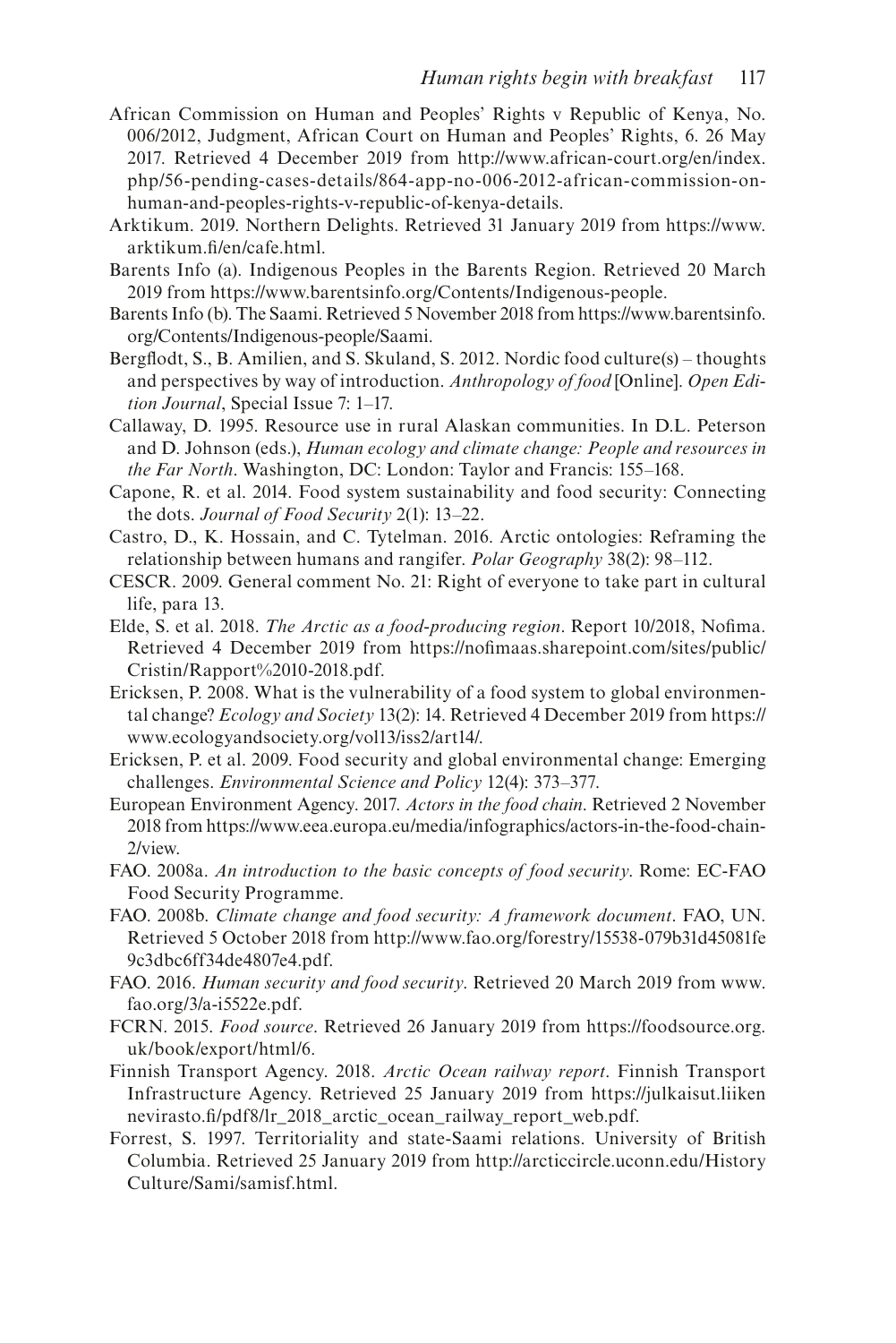- Freeman M. (ed). 2000. *Endangered peoples of the Arctic*. Westport, CT: Greenwood Press.
- Gaia Foundation. 2014. *Under-mining agriculture: How the extractive industries threaten our food systems*. London: The Gaia Foundation.
- Gerasimova, A. 2018. Sweden's reindeer at risk of starvation after summer drought. *Reindeer Herding*. [Web log post]. Retrieved 5 October 2018 from [http://reindeerherding.org/blog/swedens-reindeer-at-risk-of-starvation-after](http://reindeerherding.org)[summer-drought/?cn-reloaded=1.](http://reindeerherding.org)
- Hassen, Y. 2016. *The impacts of mining on Arctic environment and society from corporate social responsibility and sustainable development perspectives*. Stockholm: Stockholm University.
- Heart of Lapland. 2018. *Delightful local cruising enjoy the taste*. Retrieved 19 November 2018 from [http://heartofapland.com/explore-heart-of-lapland/food](http://heartoflapland.com)[and-drink/.](http://heartoflapland.com)
- Hossain, K. and A. Petretei (eds.). 2016. *Understanding the many faces of human security: Perspectives of northern Indigenous Peoples*. Leiden: Brill.
- Hossain, K. and A. Petretei. 2017. Resource development and Sámi rights in the Sámi region: Integrating human rights impact assessment in licensing processes. *Nordic Journal of International Law* 86(3): 302–340.
- Hossain, K., D. Raheem, and S. Cormier. 2018. *Food security governance in the Arctic-Barents region*. Cham: Springer International Publishing.
- Hunting: Gamefowl permit sales begin. *Eräluvat*, 7 June 2019. Retrieved 31 July 2019 from [https://www.eraluvat.f/en/hunting/gamefowl-permit-sales-begin-e2-88-92](https://www.eraluvat.fi) [check-your-regional-quotas-and-the-instructions-on-how-to-purchase-a-permit.](https://www.eraluvat.fi) [html.](https://www.eraluvat.fi)
- ICCPR. 2018. *General comment No. 36 on Article 6 of the ICCPR*, para. 26.
- IUCN. 2013. Food security policies: Making the ecosystem connections. Retrieved 21 March 2019 from [http://www.fao.org/forestry/37145-07a8322d5c9e07487af4c](http://www.fao.org) 8a94caba0291.pdf.
- Jones, A. et al. 2013. What are we assessing when we measure food security? A compendium and review of current metrics. *Advanced Nutrition* 4(5): 481–505.
- Kagda, S., B. Cooke, and D. Nevins. 2017. *Cultures of the world, 3rd ed*. New York: Cavendish Square Publishing LLC.
- Karpukhin, S. 2016. Reindeer herding in Russia's remote Arctic. *Reuters*, 14 December 2016. Retrieved 25 January 2019 from [https://www.reuters.com/article/](https://www.reuters.com) [us-russia-reindeer-idUSKBN14317S.](https://www.reuters.com)
- Korpela, S. 2007. Treasures of the boreal forests. This is Finland. Retrieved 5 October 2018 from [https://fnland.f/life-society/treasures-of-the-boreal-forest](https://finland.fi)s/.
- Kuhnlein, H. 2009. Why are Indigenous Peoples' food systems important and why do they need documentation?. In Kuhnlein, H., B. Erasmus and D. Spigelski (eds), Indigenous Peoples' food systems: the many dimensions of culture, diversity and environment for nutrition and health. Rome: FAO.
- Kuhnlein, H. et al. (eds.). 2013. *Indigenous Peoples' food systems and well-being*. Rome: FAO.
- Kuruzovic, S. 2020. Picking fowers, berries, mushrooms, etc. Swedish Environmental Protection Agency. Retrieved 15 May 2020 from <http://www.swedish> [epa.se/Enjoying-](http://epa.se) nature/The-Right-of-Public-Access/This-is-permitted/Pickingfowers-berries-mushrooms-etc/.
- Limpopo and Diana Hunting Tours. 2019. Moose hunt in Lapland. Retrieved 31 July 2019 from [https://www.diana- hunting.com/pdf/597-3.pdf.](https://www.diana-hunting.com)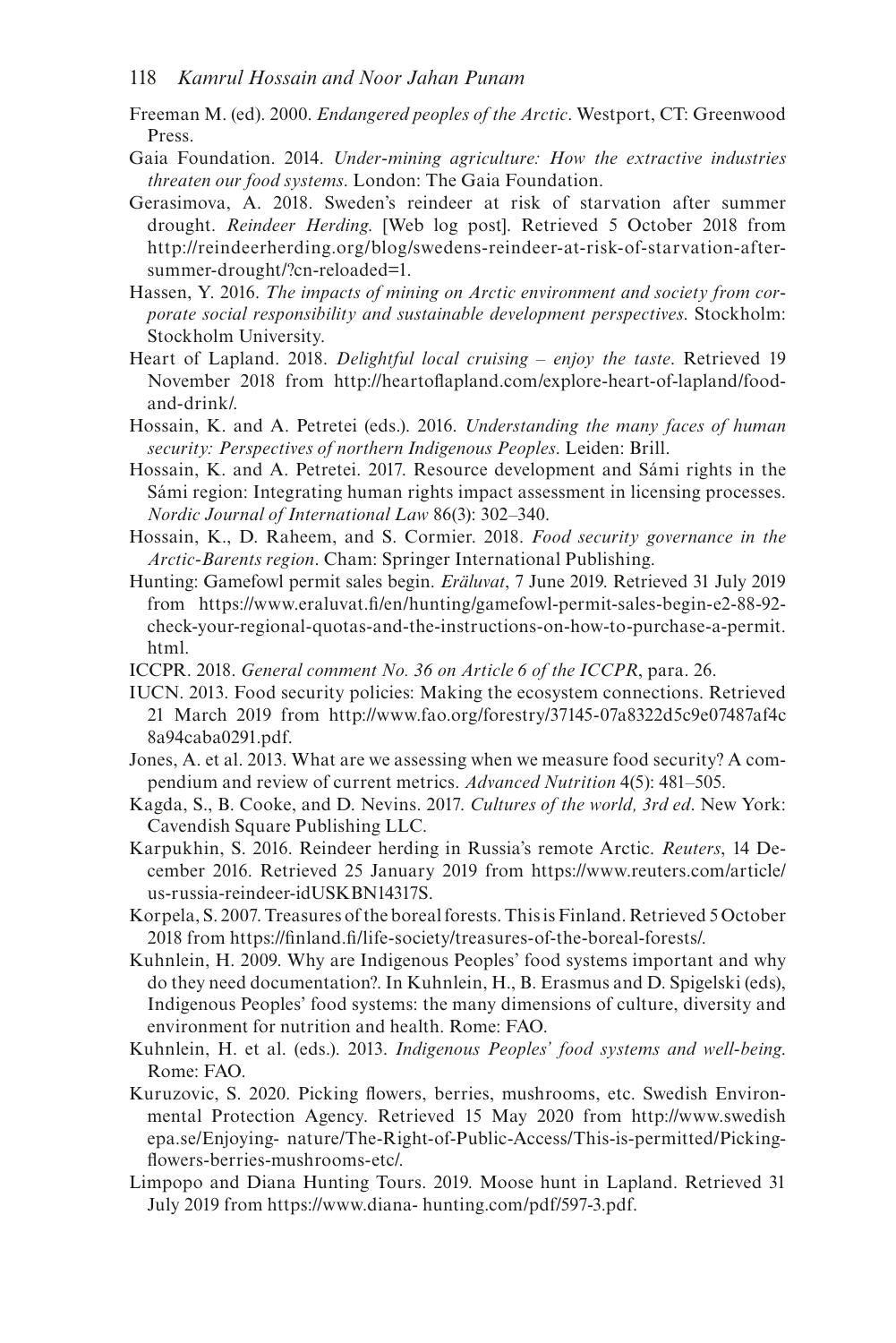- Mainio, T. 2014. Mine plan stirs up anxiety in Lapland. *Helsinki Times*, 23 March 2014. Retrieved 27 January 2019 from [http://www.helsinkitimes.f/fnland/f](http://www.helsinkitimes.fi)nland[news/domestic/9926-mine-plan-stirs-anxiety-in-lapland.html.](http://news)
- Ministry of the Environment. 2016. *Everyman's right: Legislation and practice*. Retrieved 15 May 2020 from [https://www.ym.f/download/noname/](https://www.ym.fi) %7B595923BE-007D-4405-B69C-1748A02055EF%7D/57650.
- Ministry of the Environment and Statistics Finland. 2017. *Finland's seventh national communication under the United Nations Framework Convention on Climate Change*. Retrieved 25 January 2019 from [https://www.stat.f/static/media](https://www.stat.fi)/ [uploads/tup/khkinv/VII\\_Climate\\_Change\\_16102017.pdf.](https://www.stat.fi)
- Ministry of Transport and Communications. 2019a. *Ministry of Transport and Communications and Sámi Parliament discussed again the Arctic railway report*. Ministry of Transport and Communications 2019.
- Ministry of Transport and Communications. 2019b. *Final report of the joint working group between Finland and Norway on the Arctic railway*. Ministry of Transport and Communications 2019.
- Myers, S. et al. 2017. Climate change and global food systems: Potential impacts on food security and undernutrition. *Annual Review of Public Health* 38: 259–277.
- Nili Restaurant. 2019. Menu. Retrieved 31 January 2019 from [http://www.nili.f/en](http://www.nili.fi)/ [food-drinks/rovaniemi-menu.html.](http://www.nili.fi)
- Nord Norge (a). North Norwegian cuisine. Retrieved 15 November 2018 from [https://nordnorge.com/en/north-norwegian-cuisine.](https://nordnorge.com)
- Nord Norge (b). The food is half the journey. Retrieved 15 November 2018 from [https://nordnorge.com/en/north-norwegian-cuisine/?News=80.](https://nordnorge.com)
- Norwegian Environment Agency. 2013. Right to Roam. Retrieved 31 July 2019 from [http://tema.miljodirektoratet.no/Documents/publikasjoner/M86/M86.pdf.](http://tema.miljodirektoratet.no)
- Nuttall, M. et al. 2005. Hunting, herding, fshing and gathering: Indigenous Peoples and renewable resource use in the Arctic. *Arctic climate impact assessment*. Cambridge: Cambridge University Press.
- Paci, C.D. et al. 2004. Food security of Northern Indigenous Peoples in a time of uncertainty. Retrieved 5 October 2018 from [https://www.rha.is/static/fles/NRF](https://www.rha.is)/ [OpenAssemblies/Yellowknife2004/3rd-nrf\\_plenary-4\\_pp\\_paci-et-al.pdf.](https://www.rha.is)
- Pohjanpalo, K. 2018. Heatwave threatens Nordic crops as Lapland gets new heat record. *Bloomberg*, 19 July 2018. Retrieved 5 October 2018 from [www.](http://www.bloomberg.com) [bloomberg.com/news/articles/2018-07-19/fnland-braces-for-power-shortage-as](http://www.bloomberg.com)[reactors-fail-amid-heatwave.](http://www.bloomberg.com)
- Rathi, A. 2017. A Swedish mining company is moving an entire town of 18,000 people – including its buildings – to a new location. *Quartz*, 25 May 2017. Retrieved 6 November 2018 from [https://qz.com/991623/a-swedish-mining](https://qz.com)[company-is-moving-the-entire-town-of-kiruna-with-18000-people-and-several](https://qz.com)[buildings-to-a-new-location/.](https://qz.com)
- Reindeer Herders' Association. 2014. Reindeer: Poro. Retrieved 31 July 2019 from [https://paliskunnat.f/reindeer-herders-association/wp-content/uploads/2014/12](https://paliskunnat.fi)/ [reindeer\\_english\\_web.pdf.](https://paliskunnat.fi)
- Rönnbäcken nickel mine, Västerbotten, Sweden. 2010. *Environmental Justice Atlas*. Retrieved 6 November 2018 from [https://ejatlas.org/confict/ronnbacken](https://ejatlas.org)[nickel-mine-vasterbotten-sweden.](https://ejatlas.org)
- Rubin, A. 2018. Scorching summer in Europe signals long-term climate changes. *The New York Times*, 4 August 2018. Retrieved 5 October 2018 from [https://www.](https://www.nytimes.com) [nytimes.com/2018/08/04/world/europe/europe-heat-wave.html.](https://www.nytimes.com)